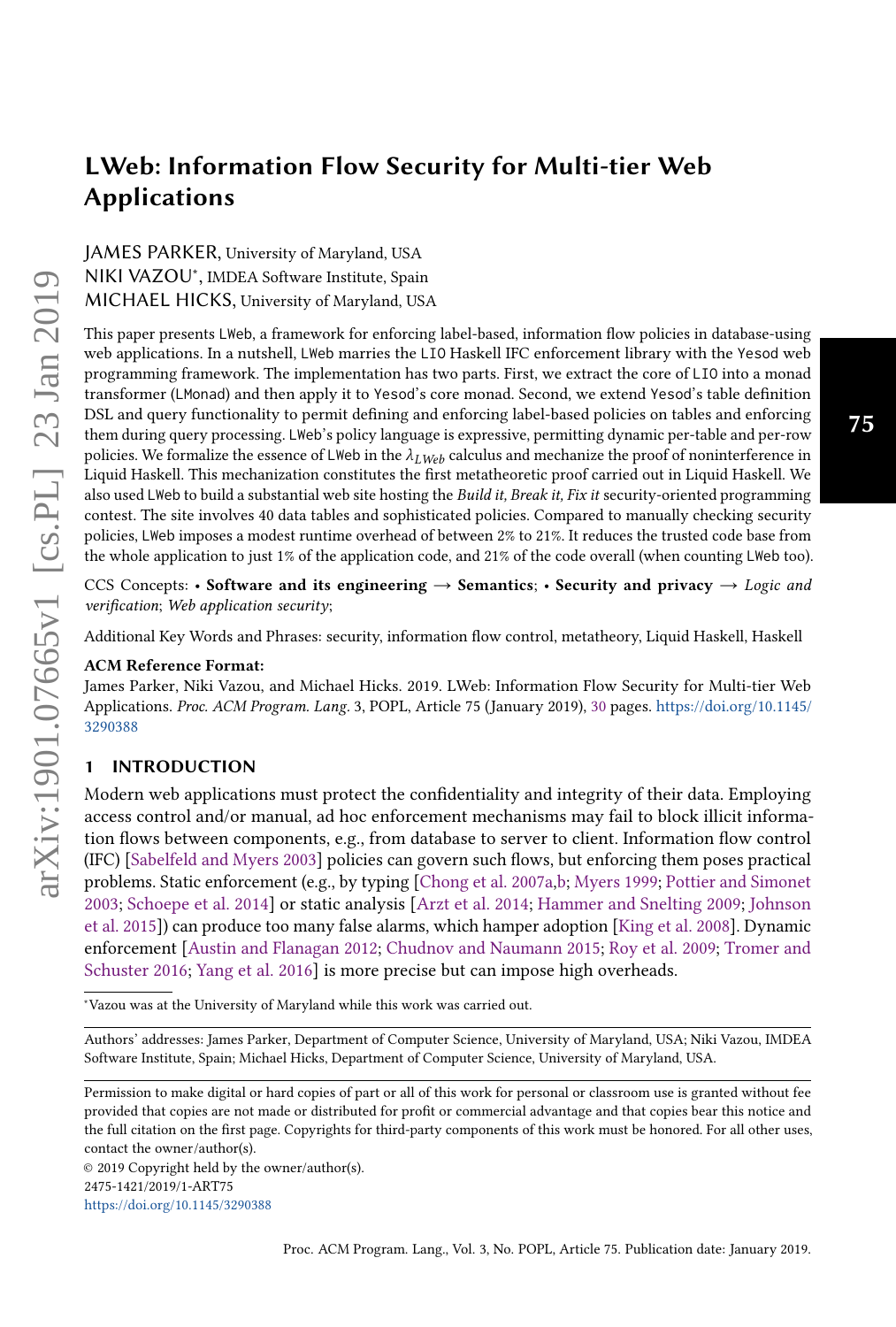A promising solution to these problems is embodied in the LIO system [\[Stefan et al.](#page-29-6) [2011\]](#page-29-6) for Haskell. LIO is a drop-in replacement for the Haskell IO monad, extending IO with an internal current label and clearance label. Such labels are lattice ordered (as is typical [\[Denning](#page-28-10) [1976\]](#page-28-10)), with the degenerate case being a secret (high) label and public (low) one. LIO's current label constitutes the least upper bound of the security labels of all values read during the current computation. Effectful operations such as reading/writing from stable storage, or communicating with other processes, are checked against the current label. If the operation's security label (e.g., that on a channel being written to) is lower than the current label, then the operation is rejected as potentially insecure. The clearance serves as an upper bound that the current label may never cross, even prior to performing any I/O, so as to reduce the chance of side channels. Haskell's clear, type-enforced separation of pure computation from effects makes LIO easy to implement soundly and efficiently, compared to other dynamic enforcement mechanisms.

This paper presents LWeb, an extension to LIO that aims to bring its benefits to Haskell-based web applications. This paper presents the three main contributions of our work.

First, we present an extension to a core LIO formalism with support for database transactions. Each table has a label that protects its length. In our implementation we use DC labels [\[Stefan et al.](#page-29-7) [2012\]](#page-29-7), which have both confidentiality and integrity components. The confidentiality component of the table label controls who can query it (as the result may reveal something about the table's length), and the integrity component controls who can add or delete rows (since both may change the length). In addition, each row may have a more refined policy to protect its contents. The label for a field in a row may be specified as a function of other fields in the same row (those fields are protected by a specific, global label). This allows, for example, having a row specifying a user and some sensitive user data; the former can act as a label to protect the latter.

We mechanized our formalism in Liquid Haskell [\[Vazou et al.](#page-29-8) [2014\]](#page-29-8) and proved that it enjoys noninterference. Our development proceeds in two steps: a core LIO formalism called  $\lambda_{LIO}$  (§ [3\)](#page-6-0), and an extension to it, called  $\lambda_{LWeb}$ , that adds database operations (§ [4\)](#page-11-0). The mechanization process was fruitful: it revealed two bugs in our original rules that constituted real leaks. Moreover, this mechanization constitutes the largest-ever development in Liquid Haskell and is the first Liquid Haskell application to prove a language metatheory (§ [5\)](#page-17-0).

As our next contribution, we describe a full implementation of LWeb in Haskell as an extension to the Yesod web programming framework (§ [2](#page-2-0) and § [6\)](#page-19-0). Our implementation was carried out in two steps. First, we extracted the core label tracking functionality of LIO into a monad transformer called LMonad so that it can be layered on monads other than IO. For LWeb, we layered it on top of the Handler monad provided by the Yesod. This monad encapsulates mechanisms for client/server HTTP communications and database transactions, so layering LMonad on top of Handler provides the basic functionality to enforce security. Then we extended Yesod's database API to permit defining label-based information flow policies, generalizing the approach from our formalism whereby each row may have many fields, each of which may be protected by other fields in the same row. We support simple key/value lookups and more general SQL queries, extending the Esqueleto framework [\[Esqueleto](#page-28-11) [2018\]](#page-28-11). We use Template Haskell [\[Sheard and Jones](#page-29-9) [2002\]](#page-29-9) to insert checks that properly enforce policies in our extension.

Finally, we describe our experience using LWeb to build a substantial web site hosting the Build it, Break it, Fix it (BIBIFI) security-oriented programming contest [\[Ruef et al.](#page-29-10) [2016\]](#page-29-10) hosted at <https://builditbreakit.org> (§ [7\)](#page-21-0). This site has been used over the last few years to host more than a dozen contests involving hundreds of teams. It consists of 11500+ lines of Haskell and manages data stored in 40 database tables. The site has a variety of roles (participants, teams, judges, admins) and policies that govern their various privileges. When we first deployed this contest, it lacked LWeb support, and we found it had authorization bugs. Retrofitting it with LWeb was straightforward and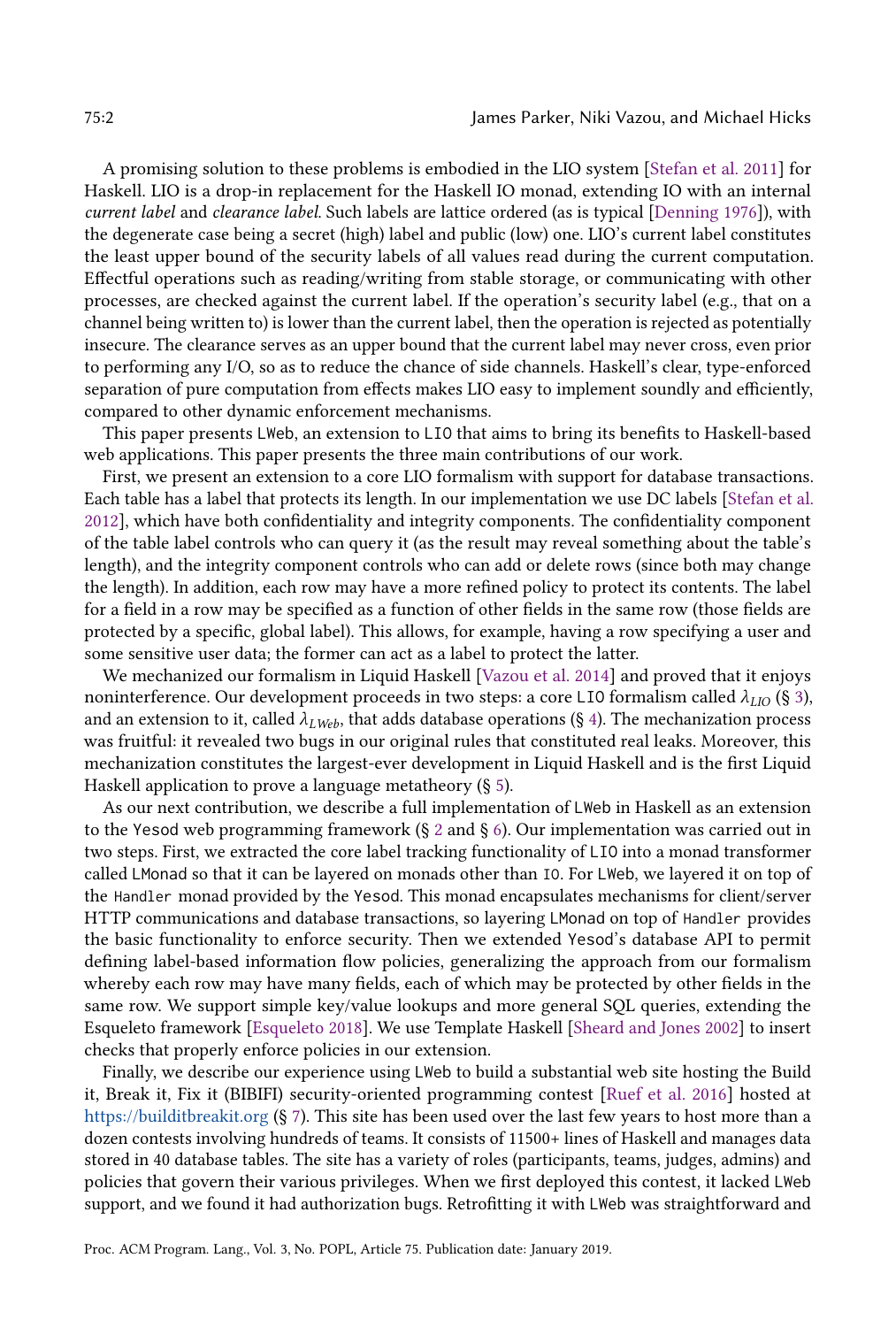eliminated those problems, reducing the trusted computing base from the entire application to just 80 lines of its code (1%) plus the LWeb codebase (for a total of 21%). LWeb imposes modest overhead on BIBIFI query latencies—experiments show between 2% and 21% (§ [8\)](#page-24-0).

LWeb is not the first framework to use IFC to enforce database security in web applications. Examples of prior efforts include SIF/Swift [\[Chong et al.](#page-28-0) [2007a,](#page-28-0)[b\]](#page-28-1), Jacqueline [\[Yang et al.](#page-29-5) [2016\]](#page-29-5), Hails [\[Giffin et al.](#page-28-12) [2017,](#page-28-12) [2012\]](#page-28-13), SELinks [\[Corcoran et al.](#page-28-14) [2009\]](#page-28-14), SeLINQ [\[Schoepe et al.](#page-29-2) [2014\]](#page-29-2), UrFlow [\[Chlipala](#page-28-15) [2010\]](#page-28-15), and IFDB [\[Schultz and Liskov](#page-29-11) [2013\]](#page-29-11). LWeb distinguishes itself by providing end-to-end IFC security (between/across server and database), backed by a formal proof (mechanized in Liquid Haskell), for a mature, full-featured web framework (Yesod) while supporting expressive policies (e.g., where one field can serve as the label of another) and efficient queries (a large subset of SQL). The IFC checks needed during query processing were tricky to get right—our formalization effort uncovered bugs in our original implementation by which information could leak owing to the checks themselves. § [9](#page-25-0) discusses related work in detail.

The code for LWeb and its mechanized proof are freely available.

## <span id="page-2-0"></span>2 OVERVIEW

The architecture of LWeb is shown in fig. [1.](#page-2-1) Database queries/updates precipitated by user interactions are processed by the LMonad component, which constitutes the core of LIO and confirms that label-based security policies are not violated. Then, the queries/updates are handled via Yesod, where the results continue to be subject to policy enforcement by LMonad.

## <span id="page-2-3"></span>2.1 Label-Based Information Flow Control with **LIO**

We start by presenting LIO [\[Stefan et al.](#page-29-6) [2011\]](#page-29-6) and how it is used to enforce noninterference for label-based information flow policies.

Labels and noninterference. As a trivial security label, consider a datatype with constructors Secret and Public. Protected data is assigned a label, and an IFC system ensures that Secret-labeled data can only be learned by those with Secret-label privilege or greater. The label system can be generalized to any lattice [\[Denning](#page-28-10) [1976\]](#page-28-10) where IFC is checked using the lattice's partial order relation ⊑. Such a system enjoys noninterference [\[Goguen and Meseguer](#page-28-16) [1982\]](#page-28-16) if an adversary with privileges at label l1 can learn nothing about data labeled with 12 where 12  $\not\sqsubseteq$  11.

In fig. [2](#page-2-2) we define the label interface as the type class Label that defines the bottom (least protected) label, least upper bound (join, ⊔) of two labels, the greatest lower bound (meet, ⊓), and whether one label can flow to  $(\sqsubseteq)$  another, defining a partial ordering. Instantiating this type class for Public and Secret would set Public as the bottom label and Public ⊏ Secret (with join and meet operations to match).

<span id="page-2-1"></span>Programmer **LWeb LMonad Yesod** DB DB Query Label Check DB Access

Fig. 1. Structure of LWeb.

<span id="page-2-2"></span>

| <b>class</b> Eq a ⇒ Label a |  |  |                                                         |
|-----------------------------|--|--|---------------------------------------------------------|
| where                       |  |  |                                                         |
| ⊥ ::а                       |  |  |                                                         |
| (⊔) :: a → a → a            |  |  |                                                         |
| (⊓) :: a → a → a            |  |  |                                                         |
|                             |  |  | $(\sqsubseteq)$ :: a $\rightarrow$ a $\rightarrow$ Bool |
|                             |  |  |                                                         |



The LIO monad. LIO enforces IFC on labeled data using dynamic checks. The type LIO 1 a denotes a monadic computation that returns a value of type a at label l. LIO provides two methods to label and unlabel data.

label :: (Label l)  $\Rightarrow$  l  $\rightarrow$  a  $\rightarrow$  LIO l (Labeled l a)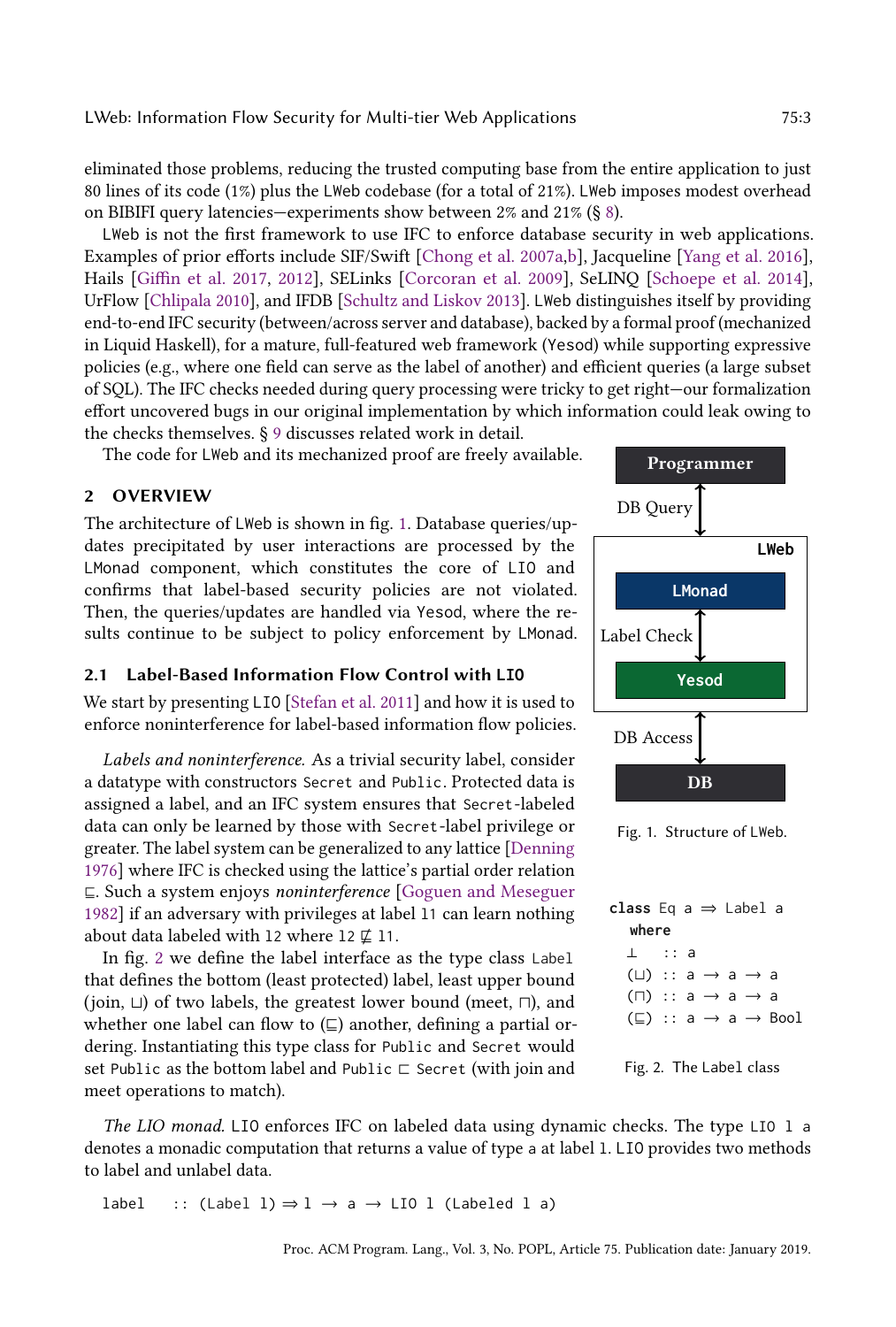```
Friends <⊥,Const Admin>
 user1 Text <⊥,Const Admin>
 user2 Text <⊥,Const Admin>
 date Text <Field User1 ⊓ Field User2,Const Admin>
```
Fig. 3. Example LWeb database table definition. The green is Yesod syntax and the blue is the LWeb policy.

```
unlabel :: (Label l) ⇒ Labeled l a \rightarrow LIO l a
```
The method label l v takes as input a label and some data and returns a Labeled value, i.e., the data v marked with the label l. The method unlabel v takes as input a labeled value and returns just its data. The LIO monad maintains an ambient label—the *current label* 1c—that represents the label of the current computation. As such, labelling and unlabelling a value affects lc. In particular, unlabel v updates 1c by joining it to v's label, while label 1 v is only permitted if  $lc \sqsubseteq l$ , i.e., the current label can flow to l. If this check fails, LIO raises an exception.

As an example, on the left, a computation with current label Public labels data "a secret" as Secret, preserving the same current label, and then unlabels the data, thus raising the current label to Secret. On the right, a computation with current label Secret attempts to label data as Public, which fails, since the computation is already tainted with (i.e., dependent on) secret data.

| $--$ lc $:=$ Public                                  | $- lc$ $:=$ Secret                   |
|------------------------------------------------------|--------------------------------------|
| $v \leftarrow$ label Secret "a secret"               | $v \leftarrow$ label Public "public" |
| $-$ ok: Public $\sqsubseteq$ Secret and lc := Public | -- exception: Secret ⊈ Public        |
| $x \leftarrow$ unlabel v                             |                                      |
| $- 1c :=$ Secret                                     |                                      |

LIO also supports labeled mutable references, and a scoping mechanism for temporarily (but safely) raising the current label until a computation completes, and then restoring it. LIO also has what is called the *clearance* label that serves as an upper bound for the current label, and thus can serve to identify potentially unsafe computations sooner.

A normal Haskell program can run an LIO computation via runLIO, whose type is as follows.

runLIO :: (Label 1)  $\Rightarrow$  LIO 1 a  $\rightarrow$  IO a

Evaluating runLIO m initializes the current label to ⊥ and computes m. The returned result is an IO computation, since LIO allows IO interactions, e.g., with a file system. If any security checks fail, runLIO throws an exception.

#### <span id="page-3-2"></span>2.2 **Yesod**

Yesod [\[Snoyman](#page-29-12) [2018\]](#page-29-12) is mature framework for developing type-safe and high performance web applications in Haskell. In a nutshell, LWeb adds LIO-style support to Yesod-based web applications, with a focus on supporting database security policies.

The green part of fig. [3](#page-3-0) uses Yesod's domain specific language (DSL) to define the table Friends. The table has three Text<sup>[1](#page-3-1)</sup> fields corresponding to two users (user1 and user2) and the date of their friendship. A primary key field with type FriendsId is also automatically added. In § [2.3](#page-4-0) we explain how the blue part of the definition is used for policy enforcement.

Yesod uses Template Haskell [\[Sheard and Jones](#page-29-9) [2002\]](#page-29-9) to generate, at compile time, a database schema from such table definitions. These are the Haskell types that Yesod generates for the Friends table.

<span id="page-3-1"></span><sup>&</sup>lt;sup>1</sup>Text is an efficient Haskell string type.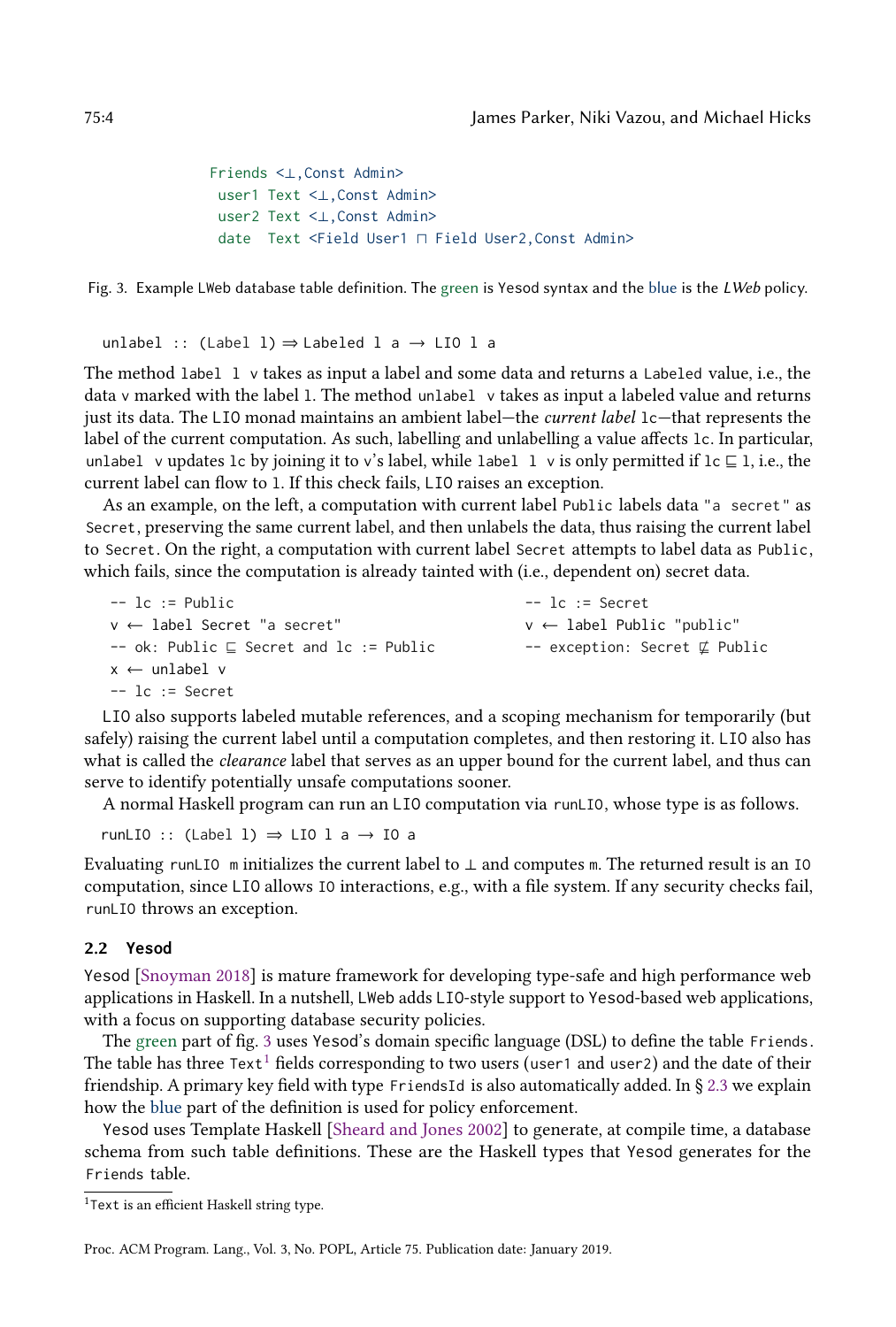```
data FriendsId = FriendsId Int
data Friends = Friends { friendsUser1 :: Text, friendsUser2 :: Text
                       , friendsDate :: Text }
```
Note that though each row has a key of type FriendsId , it is elided from the Friends data record. Each generated key type is a member of the Key type family; in this case Key Friends is a type alias for FriendsId .

Yesod provides an API to define and run queries. Here is a simplified version of this API.

```
runDB :: YesodDB a → Handler a
get :: Key v → YesodDB (Maybe v)
insert :: v \rightarrow YesodDB (Key v)delete :: Key v \rightarrow YesodDB ()
update :: Key v \rightarrow [Update v] \rightarrow YesodDB ()
```
The type alias YesodDB a denotes the monadic type of a computation that queries (or updates) the database. The function runDB runs the query argument on the database. Handler is Yesod's underlying monad used to respond to HTTP requests. The functions get, insert, delete, and update generate query computations. For example, we can query the database for the date of a specific friendship using get.

```
getFriendshipDate :: FriendsId → Handler (Maybe Text)
getFriendshipDate friendId = do
    r ← runDB (get friendId)
    return (friendsDate <$> r)
```
Yesod also supports more sophisticated SQL-style queries via an interface called Esqueleto [\[Es](#page-28-11)[queleto](#page-28-11) [2018\]](#page-28-11). Such queries may include inner and outer joins, conditionals, and filtering.

# <span id="page-4-0"></span>2.3 **LWeb**: **Yesod** with **LIO**

LWeb extends Yesod with LIO-style IFC enforcement. The implementation has two parts. As a first step, we generalize LIO to support an arbitrary underlying monad by making it a monad transformer, applying it to Yesod's core monad. Then we extend Yesod operations to incorporate label-based policies that work with this extended monad.

LMonad: LIO as a monad transformer. LMonad generalizes the underlying 10 monad of LIO to any monad m. In particular, LMonad is a monad transformer LMonadT 1 m that adds the IFC operations to the underlying monad m, rather than making it specific to the IO monad.

```
label :: (Label 1, Monad m) \Rightarrow 1 \rightarrow a \rightarrow LMonadT 1 m (Labeled 1 a)
unlabel :: (Label 1, Monad m) \Rightarrow Labeled 1 a \rightarrow LMonadT 1 m a
runLMonad :: (Label 1, Monad m) \Rightarrow LMonadT 1 m a \rightarrow m a
```
LMonadT is implemented as a state monad transformer that tracks the current label. Computations that run in the underlying m monad cannot be executed directly due to Haskell's type system. Instead, safe variants that enforce IFC must be written so that they can be executed in LMonadT 1 m. Thus, the LIO monad is an instantiation of the monad variable m with  $10: L10 \text{ } l = \text{LMonad} \text{T} \text{ } l$  IO. For LWeb we instantiate LMonadT with Yesod's Handler monad.

**type** LHandler l a = LMonadT l Handler a

Doing this adds information flow checking to Yesod applications, but it still remains to define policies to be checked. Thus we extend Yesod to permit defining label-based policies on database schemas, and to enforce those policies during query processing.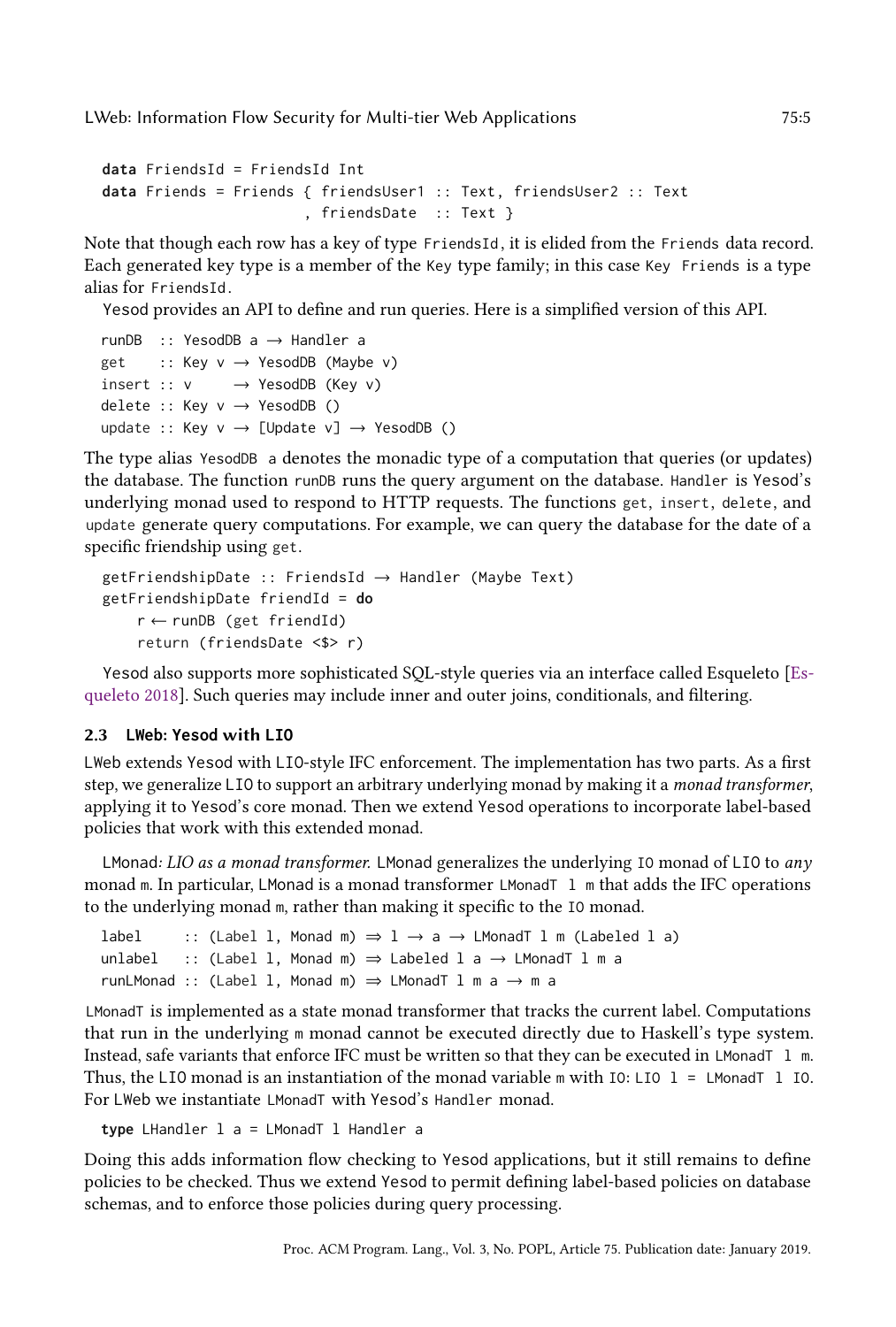Label-annotated database schemas. LWeb labels are based on DC labels [\[Stefan et al.](#page-29-7) [2012\]](#page-29-7), which have the form <1, r>, where the left protects the *confidentiality* and the right protects the *integrity* of the labeled value. Integrity lattices are dual to confidentiality lattices. They track who can influence the construction of a value.

Database policies are written as label annotations p on table definitions, following this grammar:

```
p := <1, 1>l := Const c | Field f | Id | ⊤ | ⊥ | l ⊓ l | l ⊔ l
```
Here, c is the name of a data constructor and f is a field name. A database policy consists of a single table label and one label for each field in the database. We explain these by example.

The security labels of the Friends table are given by the blue part of fig. [3.](#page-3-0) The first line's label Friends <⊥,Const Admin> defines the table label, which protects the length of the table. This example states that anyone can learn the length of the table (e.g., by querying it), but only the administrator can change the length (i.e., by adding or removing entries). LWeb requires the table label to be constant, i.e., it may not depend on run-time entries of the table. Allowing it to do so would significantly complicate enforcing noninterference.

The last line date Text <Field User1 ⊓ Field User2,Const Admin> defines that either of the users listed in the first two fields can read the date field but only the administrator can write it. This label is *dynamic*, since the values of the user1 and user2 fields may differ from row to row. We call fields, like user1 and user2, which are referenced in another field's label annotation, dependency fields. When a field's label is not given explicitly, the label <⊥,⊤> is assumed. To simplify security enforcement, LWeb requires the label of a dependency field to be constant and flow into (be bounded by) the table label. For user1 and user2 this holds since their labels match the table's label.

The invariants about the table label and the dependency field labels are enforced by a compiletime check, when processing the table's policy annotations. Note that Labeled values may not be directly stored in the database as there is no way to directly express such a type in a source program. Per fig. [3,](#page-3-0) field types like Text, Bool, and Int are allowed, and their effective label is indicated by annotation, rather than directly expressed in the type.<sup>[2](#page-5-0)</sup>

Policy enforcement. LWeb enforces the table-declared policies by providing wrappers around each Yesod database API function.

|  |  |  |  | runDB :: Label $l \Rightarrow$ LWebDB $l a \rightarrow$ LHandler 1 a                        |
|--|--|--|--|---------------------------------------------------------------------------------------------|
|  |  |  |  | get :: Label $1 \Rightarrow$ Key $v \rightarrow$ LWebDB 1 (Maybe v)                         |
|  |  |  |  | insert :: Label $1 \Rightarrow v \rightarrow L$ WebDB 1 (Key v)                             |
|  |  |  |  | delete :: Label $1 \Rightarrow$ Key $v \rightarrow$ LWebDB 1 ()                             |
|  |  |  |  | update :: Label $1 \Rightarrow$ Key $v \rightarrow$ [Update $v$ ] $\rightarrow$ LWebDB 1 () |

Now the queries are modified to return LWebDB computations that are evaluated (using runDB) inside the LHandler monad. For each query operation, LWeb wraps the underlying database query with information flow control checks that enforce the defined policies. For instance, if x has type FriendsId, then  $r \leftarrow$  runDB \$ get x joins the current label with the label of the selected row, here user1 ⊓ user2.

LWeb also extends IFC checking to advanced SQL queries expressed in Esqueleto [\[Esqueleto](#page-28-11) [2018\]](#page-28-11). As explained in § [6,](#page-19-0) LWeb uses a DSL syntax, as a lsql quasiquotation, to wrap these queries with IFC checks. For example, the following query joins the Friends table with a User table:

rs ← runDB [lsql|select ★ from Friends inner join User on Friends.user1 == User.id|]

<span id="page-5-0"></span> $^2\!$  The formalism encodes all of these invariants with refinement types in the database definition.

Proc. ACM Program. Lang., Vol. 3, No. POPL, Article 75. Publication date: January 2019.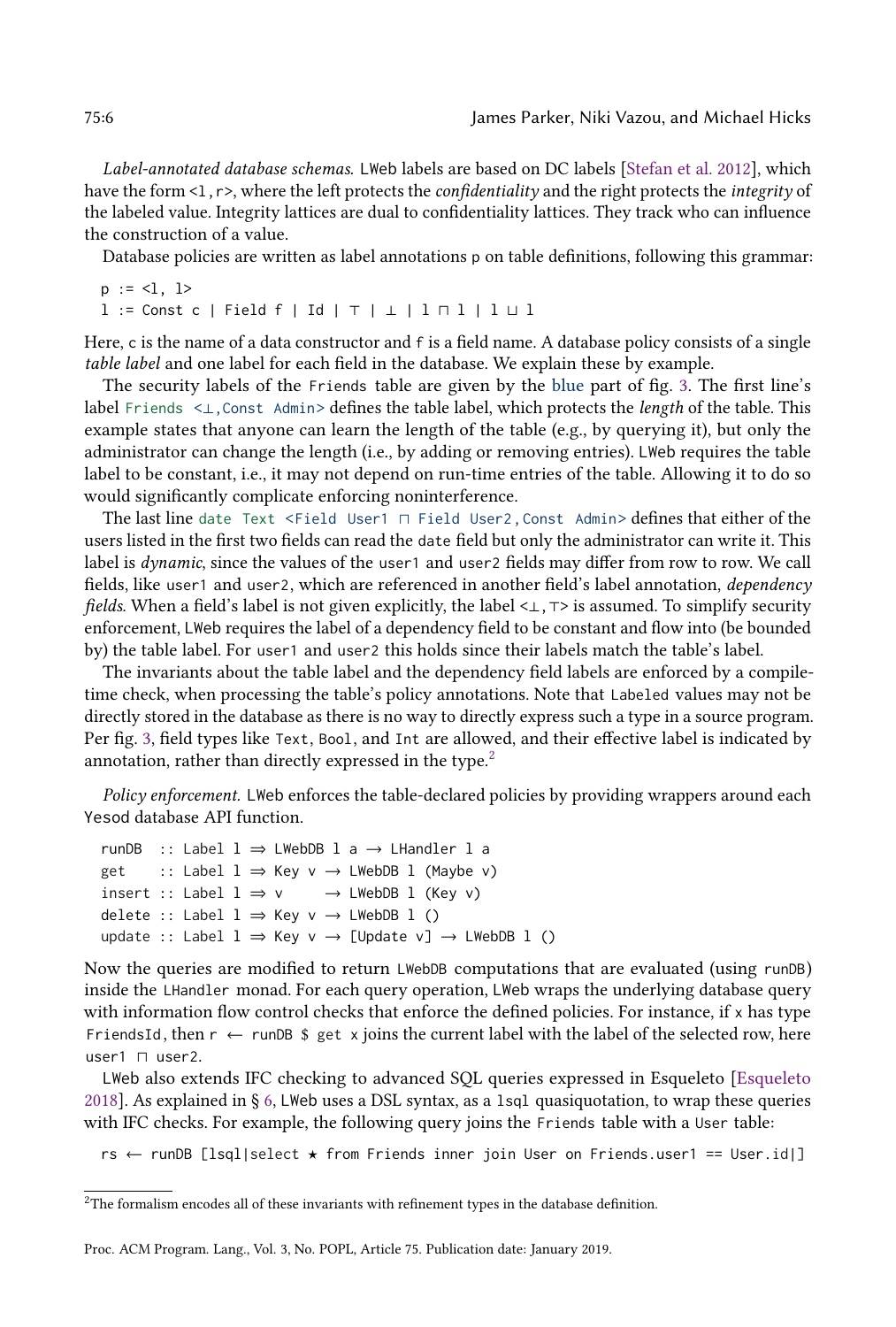```
class Label l where
   (\sqsubseteq) :: 1 \rightarrow 1 \rightarrow Bool
   (\sqcap) :: l \rightarrow l \rightarrow l(\sqcup) :: l \rightarrow l \rightarrow l⊥ :: l
  lawBot :: l:l \rightarrow { \perp \sqsubseteq l }
  lawFlowReflexivity :: l:l \rightarrow { l \sqsubseteq l }
  lawFlowAntisymmetry :: 11:1 → 12:1 → { (11 \sqsubseteq 12 \wedge 12 \sqsubseteq 11) ⇒ 11 == 12 }
   lawFlowTransitivity :: 11:1 \rightarrow 12:1 \rightarrow 13:1 \rightarrow \{ (11 \sqsubseteq 12 \wedge 12 \sqsubseteq 13) \Rightarrow 11 \sqsubseteq 13 \}lawMeet :: z:1 \rightarrow 11:1 \rightarrow 12:1 \rightarrow 1:1→ { z == l1 ⊓ l2 ⇒ z ⊑ l1 ∧ z ⊑ l2 ∧ (l ⊑ l1 ∧ l ⊑ l2 ⇒ l ⊑ z) }
  lawJoin :: z:l \rightarrow l1:l \rightarrow l2:l \rightarrow l:l
              → { z == l1 ⊔ l2 ⇒ l1 ⊑ z ∧ l2 ⊑ z ∧ (l1 ⊑ l ∧ l2 ⊑ l ⇒ z ⊑ l) }
```
Fig. 4. Label type class extended with law\* methods to define the lattice laws as refinement types.

## <span id="page-6-0"></span>3 MECHANIZING NONINTERFERENCE OF LIO IN LIQUID HASKELL

A contribution of this work is a formalization of LWeb's extension to LIO to support database security policies, along with a proof that this extension satisfies (termination insensitive) noninterference. We mechanize our formalization in Liquid Haskell [\[Vazou et al.](#page-29-8) [2014\]](#page-29-8), an SMT-based refinement type checker for Haskell programs. Liquid Haskell permits refinement type specifications on Haskell source code. It converts the code into SMT queries to validate that the code satisfies the specifications. Our mechanized formalization and proof of noninterference constitutes the first significant metatheoretical mechanization carried out in Liquid Haskell.

We present our mechanized LWeb formalism in two parts. In this section, we present  $\lambda_{LIO}$ , a formalization and proof of noninterference for LIO. The next section presents  $\lambda_{LWeb}$ , an extension of  $\lambda_{LIO}$  that supports database operations. Our Liquid Haskell mechanization defines  $\lambda_{LIO}$ 's syntax and operational semantics as Haskell definitions, as a definitional interpreter. We present them the same way in this paper, rather than reformatting them as mathematical inference rules. Metatheoretic properties are expressed as refinement types, following [Vazou et al.](#page-29-13) [\[2017,](#page-29-13) [2018\]](#page-29-14), and proofs are Haskell functions with these types (checked by the SMT solver). We assess our experience using Liquid Haskell for metatheory in comparison to related approaches in § [5.](#page-17-0)

## <span id="page-6-2"></span>3.1 Security Lattice as a Type Class

Figure [4](#page-6-1) duplicates the Label class definition of Figure [2](#page-2-2) but extends it with several methods that use refinement types to express properties of lattices that labels are expected to have.

Partial order. The method ( $\subseteq$ ) defines a partial order for each Label element. That is, ( $\subseteq$ ) is reflexive, antisymmetric, and transitive, as respectively encoded by the refinement types of the methods lawFlowReflexivity , lawFlowAntisymmetry , and lawFlowTransitivity . For instance, lawFlowReflexivity is a method that takes a label 1 to a Haskell unit (i.e.,  $1 \rightarrow$  ()). This type is refined to encode the reflexivity property 1:1  $\rightarrow$  {v:() | 1  $\subseteq$  1 } and further simplifies to ignore the irrelevant v:() part as 1:1  $\rightarrow$  { 1  $\sqsubseteq$  1 }. With that refinement, application of lawFlowReflexivity to a concrete label 1 gives back a proof that 1 can flow to itself (i.e.,  $1 \subseteq 1$ ). At an instance definition of the class Label, the reflexivity proof needs to be explicitly provided.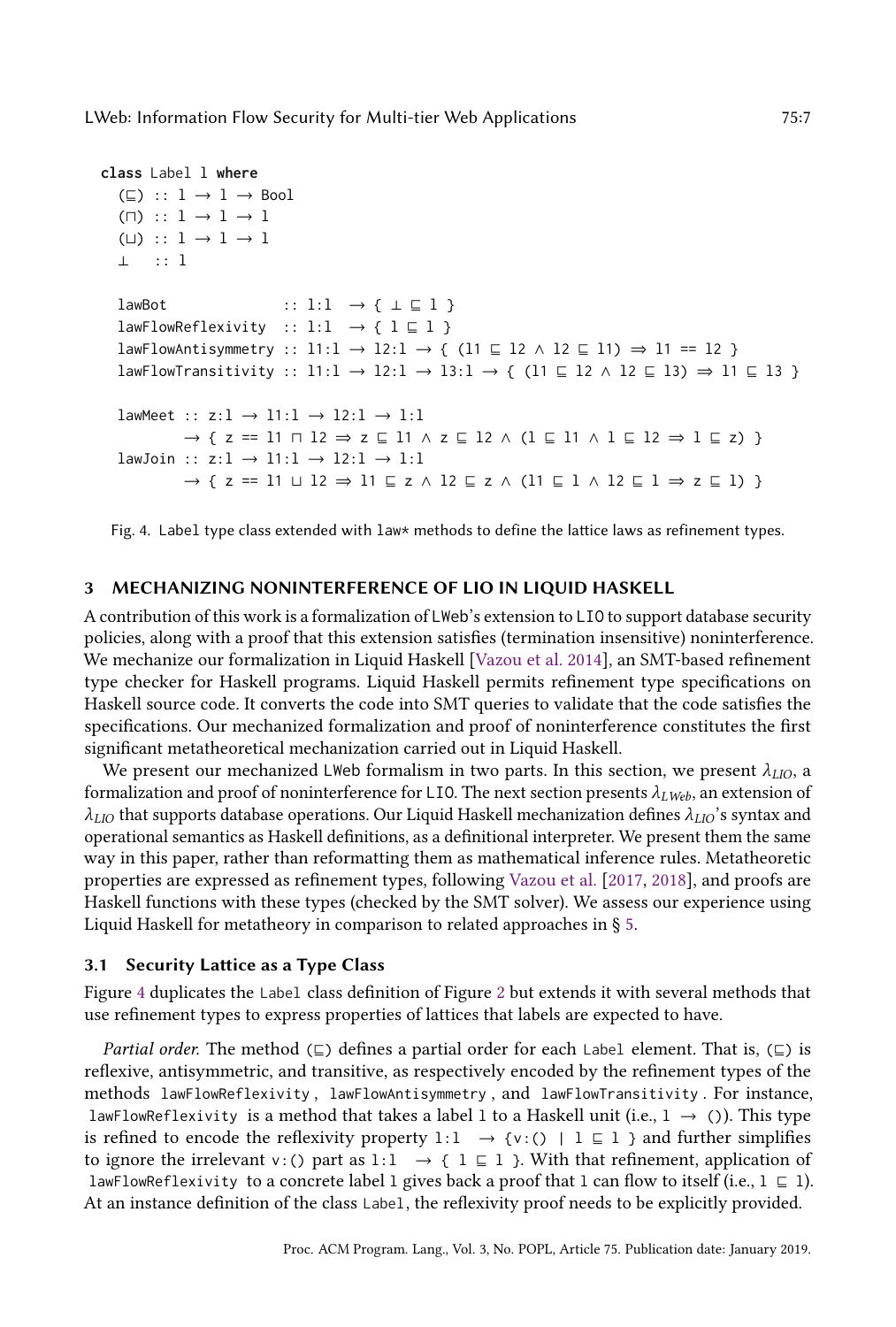```
data Program l = Pg { pLabel :: l, pTerm :: Term l } | PgHole
data Term l
 -- pure terms
 = TUnit | TInt Int | TLabel l | TLabeled l (Term l) | TLabelOf (Term l)
 | TVar Var | TLam Var (Term l) | TApp (Term l) (Term l) | THole | ...
 -- monadic terms
 | TBind (Term l) (Term l) | TReturn (Term l) | TGetLabel | TLIO (Term l)
 | TTLabel (Term l) (Term l) | TUnlabel (Term l) | TException
 | TToLabeled (Term l) (Term l)
```
Fig. 5. Syntax of  $\lambda_{LIO}$ .

Lattice. Similarly, we refine the lawMeet method to define the properties of the (⊓) lattice operator. Namely, for all labels 11 and 12, we define  $z = 11$   $\Box$  12 so that (i) z can flow to 11 and l2 (z ⊑ l1 ∧ z ⊑ l2) and (ii) all labels that can flow to l1 and l2, can also flow to z (**forall** l. l ⊑ l1 ∧ l ⊑ l2 ⇒ l ⊑ z). Dually, we refine the lawJoin method to describe l1 ⊔ l2 as the minimum label that is greater than l1 and l2.

Using the lattice laws. The lattice laws are class methods, which can be used for each l that satisfies the Label class constraints. For example, we prove that for all labels l1, l2, and l3, l1 ⊔ l2 cannot flow into l3 iff l1 and l2 cannot both flow into l3.

joinIff :: Label l ⇒ l1:l → l2:l → l3:l → {l1 ⊑ l3 ∧ l2 ⊑ l3 ⇔ (l1 ⊔ l2) ⊑ l3} joinIff l1 l2 l3 = lawJoin (l1 ⊔ l2) l1 l2 l3 ? lawFlowTransitivity l1 l2 l3

The theorem is expressed as a Haskell function that is given three labels and returns a unit value refined with the desired property. The proof proceeds by calling the laws of join and transitivity, combined with the proof combinator (?) that ignores its second argument (i.e., defined as  $\times$  ?  $\_$ = x) while passing the refinements of both arguments to the SMT solver. The contrapositive step is automatically enforced by refinement type checking, using the SMT solver.

## 3.2  $\lambda_{LIO}$ : Syntax and Semantics

Now we present the syntax and operational semantics of  $\lambda_{\text{LO}}$ .

3.2.1 Syntax. Figure [5](#page-7-0) defines a program as either an actual program (Pg) with a current label pLabel under which the program's term pTerm is evaluated, or as a hole (PgHole). The hole is not a proper program; it is used for to define adversary observability when proving noninterference (§ [3.3\)](#page-9-0). We omit the clearance label in the formalism as a simplification since its rules are straightforward (when the current label changes, check that it flows into the clearance label). Terms are divided into *pure* terms whose evaluation is independent of the current label and *monadic* terms, which either manipulate or whose evaluation depends on the current label.

Pure terms. Pure terms include unit TUnit, integers TInt i for some Haskell integer i, and the label value TLabel l, where l is some instance of the labeled class of Figure [4.](#page-6-1) The labeled value TLabeled l t wraps the term t with the label l. The term TLabelOf t returns the label of the term t, if t is a labeled term. Pure terms include the standard lambda calculus terms for variables (TVar), application (TApp) and abstraction (TLam). Finally, similar to programs, a hole term (THole) is required for the meta-theory. It is straightforward to extend pure terms to more interesting calculi.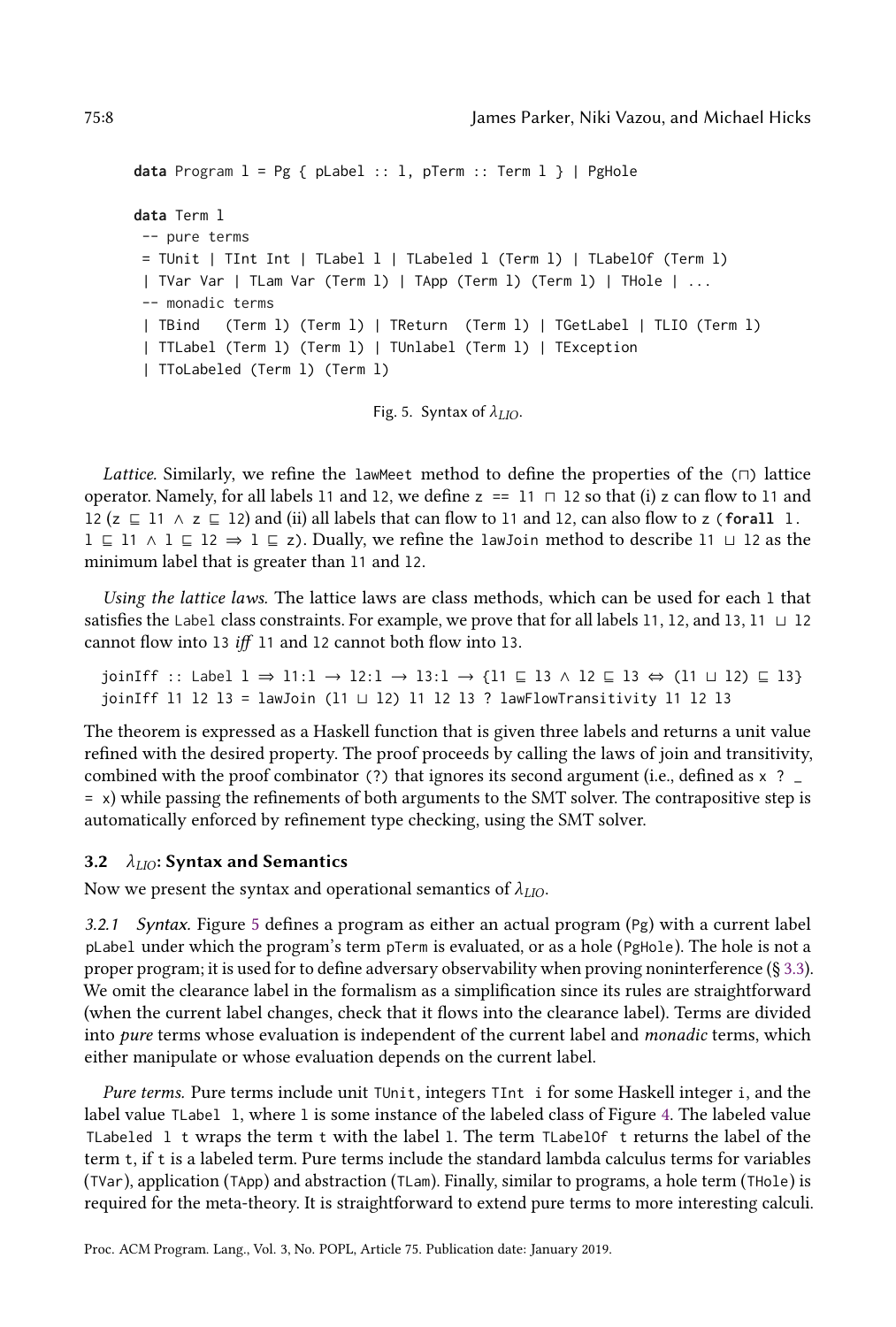```
eval :: Label l \Rightarrow Program l \rightarrow Program leval (Pg lc (TBind t1 t2))
 | Pg lc' (TLIO t1') ← eval∗ (Pg lc t1)
 = Pg lc' (TApp t2 t1')
eval (Pg lc (TReturn t))
  = Pg lc (TLIO t)
eval (Pg lc TGetLabel)
  = Pg lc (TReturn (TLabel lc))
eval (Pg lc (TTLabel (TLabel l) t))
  | lc ⊑ l
  = Pg lc (TReturn (TLabeled l t))
  | otherwise
 = Pg lc TException
                                               eval (Pg lc (TUnlabel (TLabeled l t)))
                                                = Pg (l ⊔ lc) (TReturn t)
                                              eval (Pg lc (TToLabeled (TLabel l) t))
                                                 | Pg lc' (TLIO t') ← eval∗ (Pg lc t)
                                                 , lc ⊑ l, lc' ⊑ l
                                                = Pg lc (TReturn (TLabeled l t'))
                                                | otherwise
                                                = Pg lc (TReturn (TLabeled l TException))
                                             eval (Pg lc t)
                                               = Pg lc (evalTerm t)
                                              eval PgHole
                                               = PgHole
evalTerm :: Label l \Rightarrow Term l \rightarrow Term levalTerm (TLabelOf (TLabeled l _))
  = TLabel 1evalTerm (TLabelOf t)
  = TLabelOf (evalTerm t)
evalTerm (TApp (TLam x t) tx)
  = subst (x,tx) t
evalTerm (TApp t tx)
  = TApp (evalTerm t) tx
evalTerm v
 = veval∗ :: Label l ⇒ Program l → Program l
                                              eval∗ PgHole
                                                = PgHole
                                              eval∗ (Pg lc (TLIO t))
                                                = Pg lc (TLIO t)
                                              eval∗ p
                                                = eval∗ (eval p)
                                              subst :: Eq l \Rightarrow (Int, Term 1)
                                                     \rightarrow Term 1 \rightarrow Term 1subst = \dots
```
Fig. 6. Operational semantics of  $\lambda_{LIO}$ .

In our mechanization we extended pure terms with lattice label operations, branches, lists, and inductive fixpoints; we omit them here for space reasons.

Monadic terms. Monadic terms are evaluated under a state that captures the current label. Bind (TBind) and return (TReturn) are the standard monadic operations, that respectively propagate and return the current state. The current label is accessed with the TGetLabel term and the monadic term TLIO wraps monadic values, i.e., computations that cannot be further evaluated. The term TTLabel lt t labels the term t with the label term lt and dually the term TUnlabel t unlabels the labeled term t. An exception ( TException ) is thrown if a policy is violated. Finally, the term TToLabeled tl t locally raises the current label to tl to evaluate the monadic term t, dropping it again when the computation completes.

3.2.2 Semantics. Figure [6](#page-8-0) summarizes the operational semantics of  $\lambda_{LIO}$  as three main functions, (i) eval evaluates monadic terms taking into account the current label of the program, (ii) evalTerm evaluates pure terms, and (iii) eval∗ is the transitive closure of eval.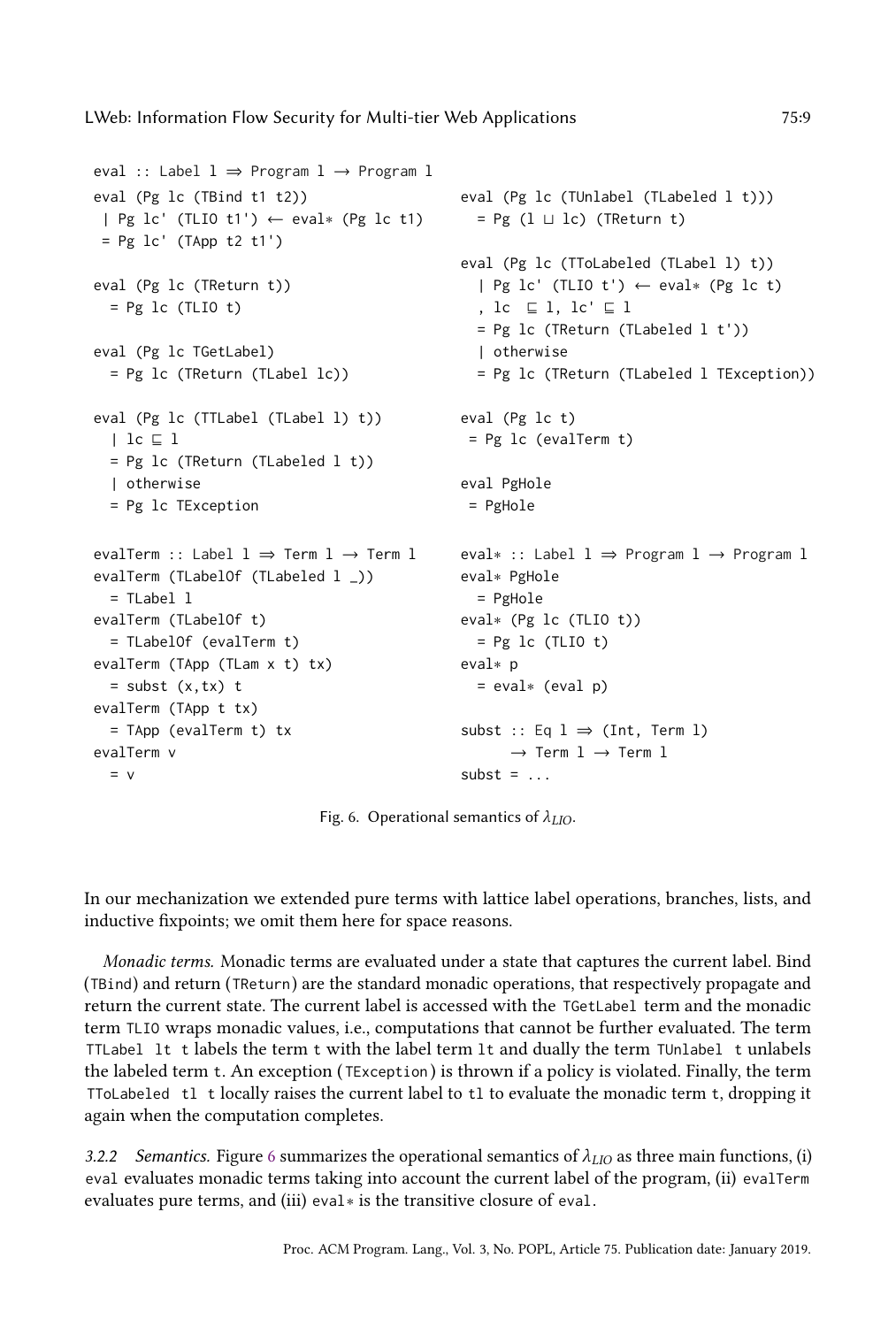Program evaluation. The bind of two terms t1 and t2 fully evaluates t1 into a monadic value, using evaluation's transitive closure eval∗. The result is passed to t2. The returned program uses the label of the evaluation of t1, which is safe since evaluation only increases the current label. In the definition of evaluation, we use Haskell's guard syntax Pg lc' (TLIO t1') ← eval∗ (Pg lc t1) to denote that evaluation of bind only occurs when eval∗ (Pg lc t1) returns a program whose term is a monadic value TLIO. Using refinement types, we prove that assuming that programs cannot diverge and are well-typed (i.e., t1 is a monadic term), eval∗ (Pg lc t1) always returns a program with a monadic value, so evaluation of bind always succeeds. Evaluation of the TReturn term simply returns a monadic value and evaluation of TGetLabel returns the current label. Evaluation of TTLabel ( TLabel l) t returns the term t labeled with l, when the current label can flow to l, otherwise it returns an exception. Dually, unlabeling TLabeled l t returns the term t with the current label joined with l. The term ToLabeled ( TLabel l) t under current label lc fully evaluates the term t into a monadic value t' with returned label lc'. If both the current and returned labels can flow into l, then evaluation returns the term t labeled with the returned label lc', while the current label remains the same. That is, evaluation of t can arbitrarily raise the label, since its result is labeled under l. Otherwise, an exception is thrown. The rest of the terms are pure, and their evaluation rules are given below. Finally, evaluation of a hole is an identity.

Term evaluation. Evaluation of the term  $T$ LabelOf t returns the label of t, if t is a labeled term; otherwise it propagates evaluation until t is evaluated to a labeled term. Evaluation of application uses the standard call-by-name semantics. The definition of substitution is standard and omitted. The rest of the pure terms are either values or a variable, whose evaluation is defined to be the identity. We define eval∗ to be the transitive closure of eval. That is, eval∗ repeats evaluation until a monadic value is reached.

## <span id="page-9-0"></span>3.3 Noninterference

Now we prove noninterference for  $\lambda_{LIO}$ . Noninterference holds when the low view of a program is preserved by its evaluation. This low view is characterized by an erasure function, which removes program elements whose security label is higher than the adversary's label, replacing them with a "hole." Two versions of the program given possibly different secrets will start with the same low view, and if the program is noninterfering, they will end with the same low view. We prove nointerference of  $\lambda_{LIO}$  by employing a simulation lemma, in the style of [Li and Zdancewic](#page-28-17) [\[2010\]](#page-28-17); [Russo et al.](#page-29-15) [\[2008\]](#page-29-15); [Stefan et al.](#page-29-6) [\[2011\]](#page-29-6). We use refinement types to express this lemma and the property of noninterference, and rely on Liquid Haskell to certify our proof.

3.3.1 Erasure. The functions  $\epsilon$  and  $\epsilon$  Term erase the sensitive data of programs and terms, resp.

```
\epsilon :: Label 1 ⇒ 1 → Program 1 → Program 1
\epsilonTerm :: Label l \Rightarrow l \rightarrow Term l \rightarrow Term
\epsilonTerm 1 (TLabeled 11 t)
  | l1 \subseteq l = TLabeled l1 (\epsilonTerm l t)
  | otherwise = TLabeled l1 THole
\epsilonTerm 1 (TTLabel (TLabel 11) t)
 | l1 ⊑ l = TTLabel (TLabel l1) (\epsilonTerm l t)
 | otherwise = TTLabel (TLabel l1) THole
...
                                                               \epsilon l (Pg lc t)
                                                                 | lc \sqsubseteq l = Pg lc (\epsilonTerm l t)
                                                                 | otherwise = PgHole
                                                               \epsilon _ PgHole = PgHole
```
The term erasure function  $\epsilon$ Term 1 replaces terms labeled with a label 11 with a hole, if 11 cannot flow into the erasure label l. Similarly, term erasure preemptively replaces the term t in TTLabel ( TLabel l1) t with a hole when l1 cannot flow into the erasure label l, since evaluation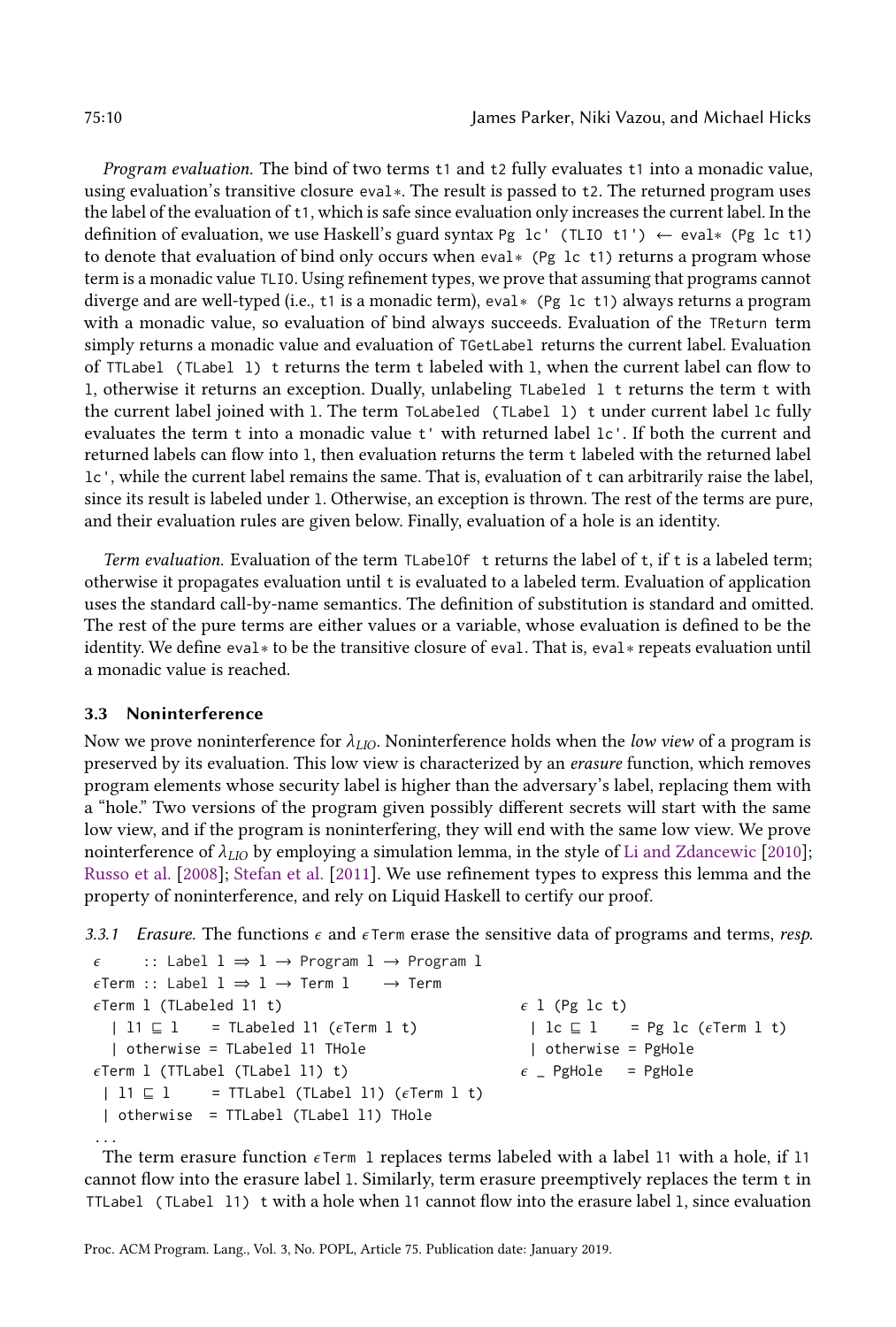<span id="page-10-0"></span>

Fig. 7. Simulation between eval and  $\epsilon$  1. eval.

will lead to a labeled term. For the remaining terms, erasure is a homomorphism. Program erasure with label 1 of a program with current label 1c erases the term of the program, if 1c can flow into l; otherwise it returns a program hole hiding from the attacker all the program configuration (i.e., both the term and the current label). Erasure of a program hole is an identity.

<span id="page-10-1"></span>3.3.2 Simulation. In Figure [7](#page-10-0) we state that for every label 1, eval and  $\epsilon$  1 . eval form a simulation. That is, evaluation of a program p and evaluation of its erased version  $\epsilon$  1 p cannot be distinguished after erasure. We prove this property by induction on the input program term.

Termination. Simulation (and later, noninterference) is termination-insensitive: it is defined only for executions that terminate, as indicated by the terminates predicate. ( $\lambda_{LIO}$  includes untyped lambda calculus, so  $\lambda_{LIO}$  programs are not strongly normalizing.) This is necessary because, for soundness, Liquid Haskell disallows non-terminating functions, like eval, from being lifted into refinement types. To lift eval in the logic we constrained it to only be called on terminating programs. To do so, we defined two logical, uninterpreted functions.

**measure** terminates :: Program l → Bool **measure** evalSteps :: Program l → Int

We use a refinement-type precondition to prescribe that eval is only called on programs p that satisfy the terminates predicate, and prove termination of eval by checking that the steps of evaluation ( evalSteps p) are decreasing at each recursive call.

```
eval :: Label l ⇒ p:{Program l | terminates p} → Program l / [evalSteps p]
```
While the functions terminates and evalSteps cannot be defined as Haskell functions, we can instead axiomatize properties that are true under the assumption of termination. In particular,

• if a program terminates, so do its subprograms, and

• if a program terminates, its evaluation steps are strictly smaller than those of its subprograms.

To express these properties, we define axioms involving these functions in refinements for each source program construct. For instance, the following assumption (encoded as a Haskell function) handles bind terms:

```
assume evalStepsBindAxiom :: lc:l → db:DB l → t1:Term l
\rightarrow t2:{Term l | terminates (Pg lc db (TBind t1 t2)) } \rightarrow{ (evalSteps (Pg lc db t1) < evalSteps (Pg lc db (TBind t1 t2)))
 &8 (0 <= evalSteps (Pg lc db t1))
 && (terminates (Pg lc db t1))} }
evalStepsBindAxiom _ _ _ _ _ _ _ = (
```
Here, evalStepsBindAxiom encodes that if the program Pg 1c db (TBind t1 t2) terminates, then so does Pg lc db t1 with fewer evaluation steps. This assumption is required to prove simulation in the inductive case of the TBind, since we need to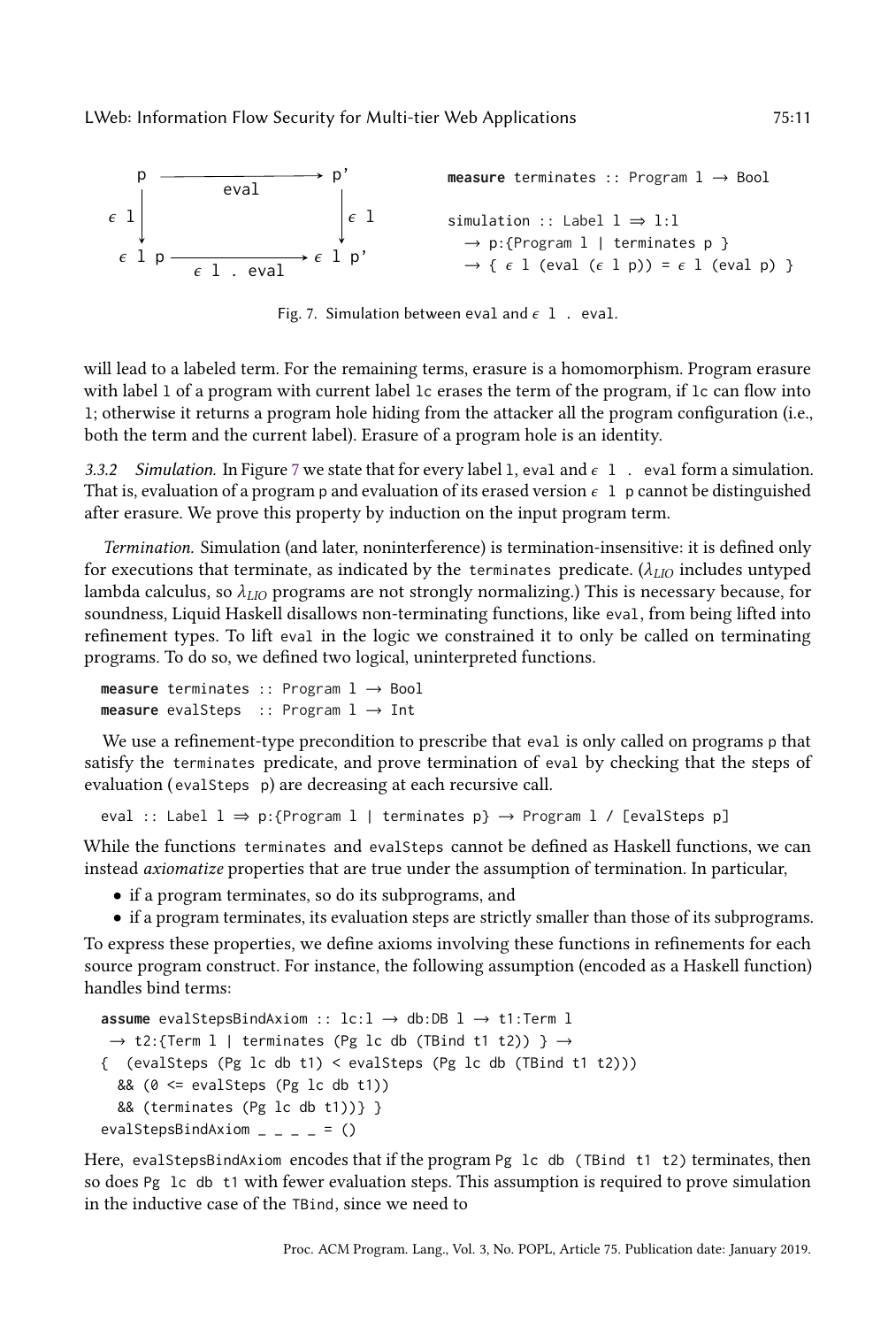- apply the simulation lemma for the Pg lc db t1 program, thus we need to know that it terminates; and
- prove that the induction is well founded, which we do by proving that the evaluation step counts of each subprogram are a decreasing natural number.

3.3.3 Noninterference. The noninterference theorem states that if two terminating  $\lambda_{LIO}$  programs p1 and p2 are equal after erasure with label l, then their evaluation is also equal after erasure with label l. As with simulation, noninterference is termination insensitive—potentially diverging programs could violate noninterference.

We express the noninterference theorem as a refinement type.

```
nonInterference :: Label l \Rightarrow l:l\rightarrow p1:{Program 1 | terminates p1 } \rightarrow p2:{Program 1 | terminates p2 }
 \rightarrow { \epsilon l p1 == \epsilon l p2 } \rightarrow { \epsilon l (eval p1) == \epsilon l (eval p2) }
```
The proof proceeds by simple rewriting using the simulation property at each input program and the low equivalence precondition.

```
nonInterference l p1 p2 lowEquivalent
  = \epsilon l (eval p1) ? simulation l p1
  ==. \epsilon l (eval (\epsilon l p1)) ? lowEquivalent
  ==. \epsilon l (eval (\epsilon l p2)) ? simulation l p2
  ==. \epsilon 1 (eval p2)
  ∗ ∗ ∗ QED
```
The body of nonInterference starts from the left hand side of the equality and, using equational reasoning and invocation of the lowEquivalent and the simulation theorem on the input programs p1 and p2, reaches the right hand side of the equality. As explained in [3.1](#page-6-2) the proof combinator x ? p returns its first argument and extends the SMT environment with the knowledge of the theorem p. The proof combinator  $x == y = y$  equates its two arguments and returns the second argument to continue the equational steps. Finally,  $x * * * QED = ()$  casts its first argument into unit, so that the equational proof returns a unit type.

## <span id="page-11-0"></span>4 LABEL-BASED SECURITY FOR DATABASE OPERATIONS

In this section we extend  $\lambda_{LIO}$  with support for databases with label-based policies. We call the extended calculus  $\lambda_{LWeb}$ . In § [4.1,](#page-11-1) we define a database that stores rows with three values: a key, a first field with a static label, and a second field whose label is a function of the first field. This simplification of the full generality of LWeb's implementation (which permits any field to be a label) captures the key idea that fields can serve as labels for other fields in the same row, and fields that act as labels must be labeled as well. In § [4.2](#page-12-0) we define operations to insert, select, delete, and update the database. For each of these operations, in  $\S$  [4.3](#page-13-0) we define a monadic term that respects the database policies. Finally in § [4.4](#page-16-0) we define erasure of the database and prove noninterference.

#### <span id="page-11-1"></span>4.1 Database Definition

Figure [8](#page-12-1) contains Haskell definitions used to express the semantics of database operations in  $\lambda_{LWeb}$ . Rather than having concrete syntax (e.g., as in Figure [3\)](#page-3-0) for database definitions, in our formalization we assume that databases are defined directly in the semantic model.

A database DB l maps names (Name) to tables (Table l). A table consists of a policy (TPolicy l) and a list of rows ([Row l]). Each row contains three terms: the key and two values. We limit values that can be stored in the database to basic terms such as unit, integers, label values, etc. This restriction is expressed by predicate isDBValue . Labeled terms are not permitted—labels of stored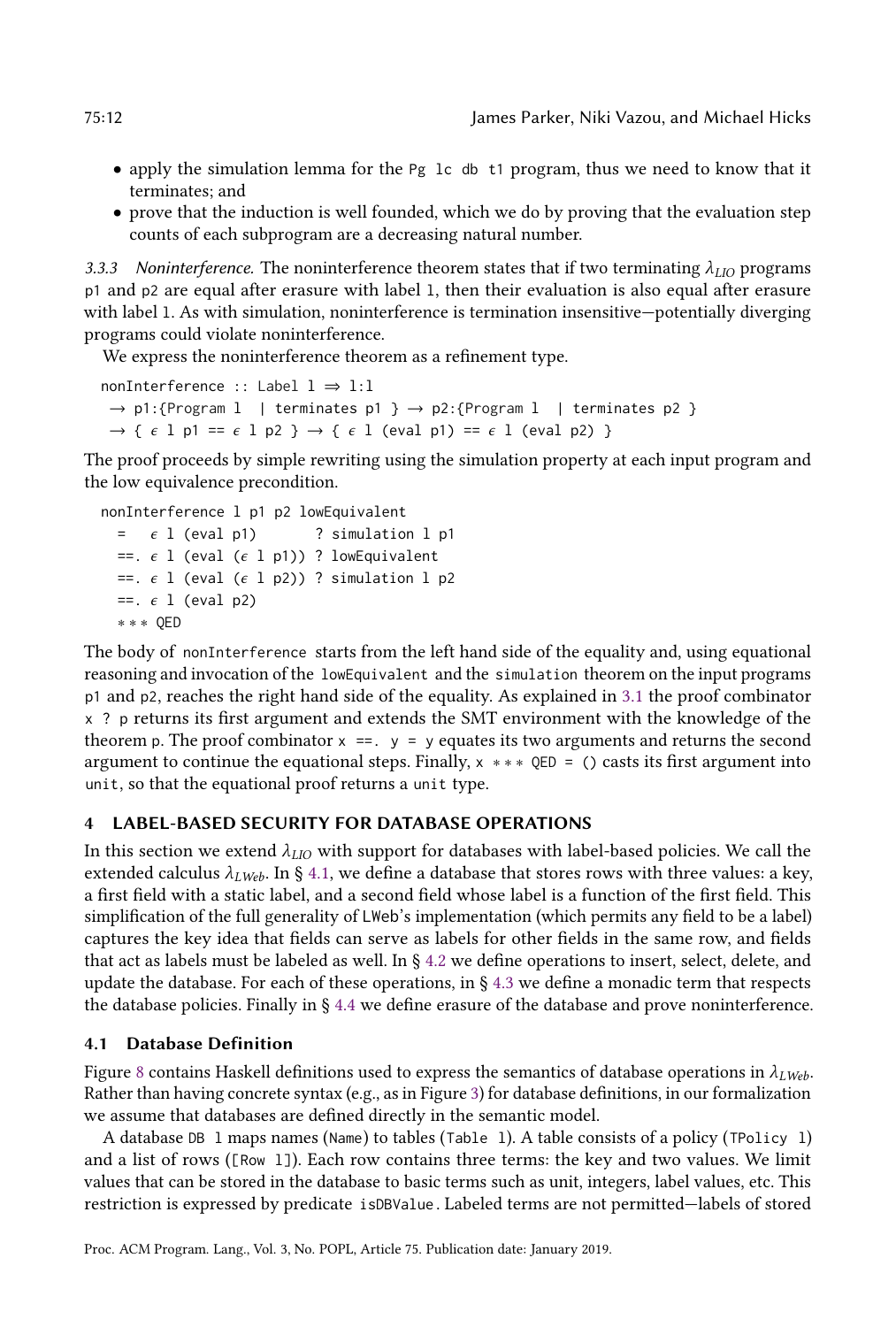```
type DB l = [(Name, Table 1)]type Name = String
data Table 1 = Table {tpolicy :: TPolicy 1, tRows :: [Row 1]}
data Row l = Row {rKey :: Term 1, rVal1 :: DBTerm 1, rVal2 :: DBTerm 1 }
type DBTerm l = \{t: \text{Term} \mid l \text{ is}DBValue t \}data TPolicy l = TPolicy { tpTableLabel :: l , tpFresh :: Int
                           , tpLabelField1 :: {l1:l | l1 ⊑ tpTableLabel }
                           , tpLabelField2 :: Term 1 \rightarrow 1 }
```
Fig. 8. Definition of  $\lambda_{LWeb}$  database

data are specified using the table policy. In § [4.4](#page-16-0) we define erasure of the database to replace values with holes, thus isDBValue should be true for holes too, but is false for any other term.

| isDBValue :: Term $l \rightarrow$ Bool | isDBValue TUnit<br>$= True$   |  |
|----------------------------------------|-------------------------------|--|
| isDBValue THole<br>$=$ True            | $isDBValue (TLabel _) = True$ |  |
| isDBValue (TInt _) = True              | $= False$<br>isDBValue        |  |
| $\tau$ 1 $\alpha$ 1 $\alpha$           | $\sim$ 1. $\sim$<br>--- - - - |  |

We define the refinement type alias DBTerm to be terms refined to satisfy the isDBValue predicate and define rows to contain values of type DBTerm.

Table policy. The table policy TPolicy 1 defines the security policy for a table. The field tpTableLabel is the label required to access the length of the table. The field tpLabelField1 is the label required to access the first value stored in each row of the table. This label is the same for each row and it is refined to flow into the tpTableLabel . The field tpLabelField2 defines the label of the second value stored in a row as a function of the first. Finally, the field tpFresh is used to provide a unique term key for each row. The term key is an integer term that is increased at each row insertion.

Helper functions. For each field of TPolicy, we define a function that given a table accesses its respective policy field.

```
labelT = tpTableLabel (toplicity t)labelF1 t = tpLabelField1 (tpolicy t)
                                           labelF2 t v = tpLabelField2 (tpolicy t) v
                                           freshKey t = tpFresh (tpolicy t)We use the indexing function db!!n to lookup the table named n in the database.
```
(!!) :: DB  $1 \rightarrow$  Name  $\rightarrow$  Maybe (Table 1)

#### <span id="page-12-0"></span>4.2 Querying the Database

Predicates. We use predicates to query database rows. In the LWeb implementation, predicates are written in a domain-specific query language, called lsql, which the LWeb compiler can analyze. Rather than formalizing that query language in  $\lambda_{LWeb}$ , we model predicates abstractly using the following datatype:

```
data Pred = Pred { pVal :: Bool , pArity :: { i:Int | 0 \le i \le 2 } }
```
Here, pVal represents the outcome of evaluating the predicate on an arbitrary row, and pArity represents which of the row's fields were examined during evaluation. That is, a pArity value of 0, 1, or 2, denotes whether the predicate depends on (i.e., computes over) none, the first, or both fields of a row, respectively.

Then, we define a logical *uninterpreted* function evalPredicate that evaluates the predicate for some argument of type a:

**measure** evalPredicate :: Pred → a → Bool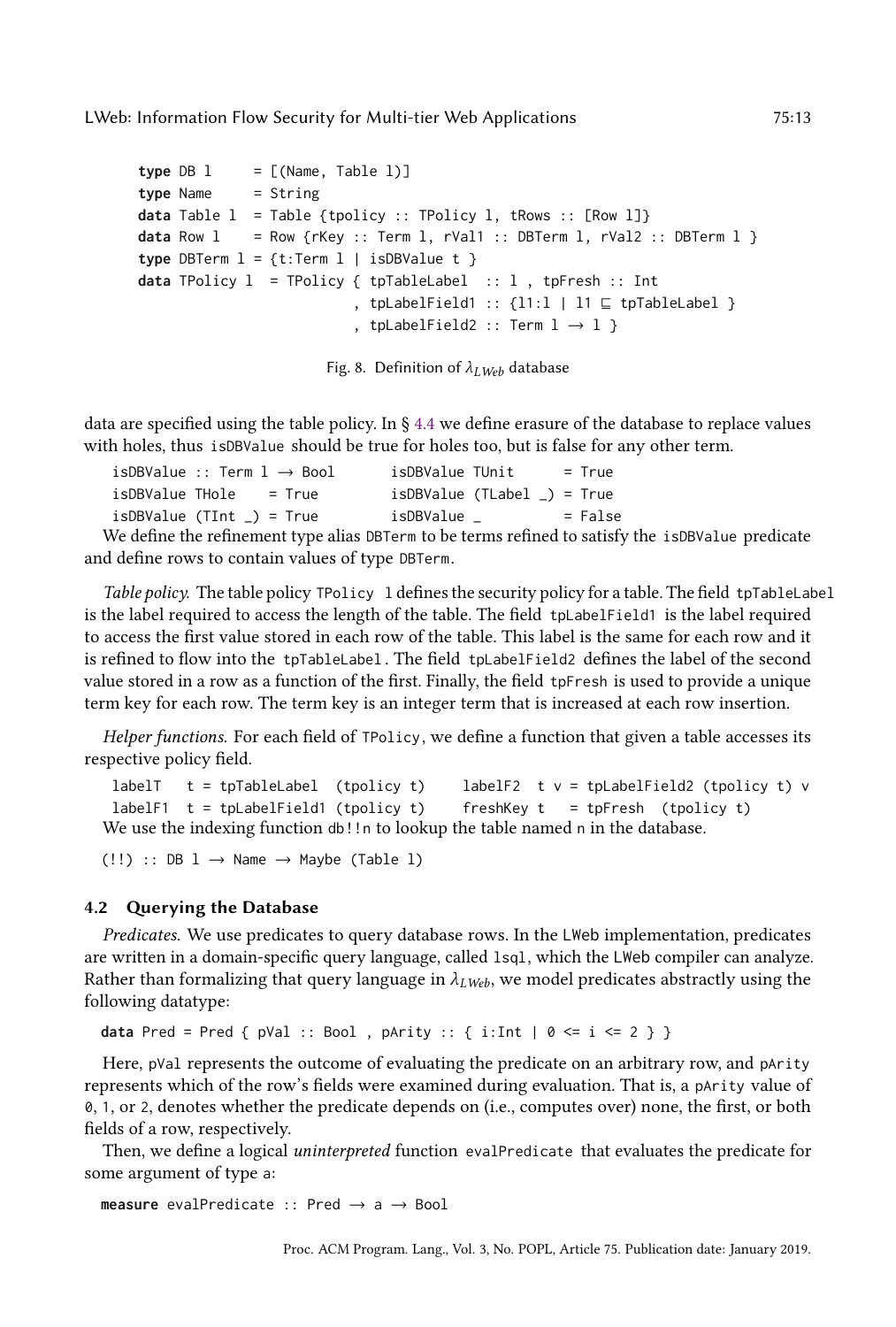```
data Program l =
Pg { pLabel :: l, pDB :: DB l, pTerm :: Term l } | PgHole { pDB :: DB l }
data Term l = ...| TInsert Name (Term l) (Term l) | TSelect Name Pred
 | TDelete Name Pred | TUpdate Name Pred (Term 1) (Term 1)
```
Fig. 9. Extension of programs and terms with a database.

We define a Haskell (executable) function evalPredicate and use an axiom to connect it with the synonymous logical uninterpreted function [\[Vazou et al.](#page-29-14) [2018\]](#page-29-14):

**assume** evalPredicate :: p:Pred → x:a → {v:Bool | v == evalPredicate p x } evalPredicate p x = pVal p

This way, even though the Haskell function evalPredicate  $p \times$  returns a constant boolean ignoring its argument x, the Liquid Haskell model assumes that it behaves as an uninterpreted function that does depend on the x argument (with dependencies assumed by the pArity definition).

Primitive queries. It is straightforward to define primitive operators that manipulate the database but do not perform IFC checks. We define operators to insert, delete, select, and update databases.

 $(+=):$  db:DB  $1 \rightarrow n$ :Name  $\rightarrow r:$ Row  $1 \rightarrow DB$  1  $(?=) :: db:DB 1 \rightarrow n:Name \rightarrow p:Pred \rightarrow Term 1$  -- select  $(-=)$  :: db:DB  $1 \rightarrow n$ :Name  $\rightarrow p$ :Pred  $\rightarrow$  DB 1 (:=) :: db:DB l → n:Name → p:Pred → v1:DBTerm l → v2:DBTerm l → DB l -- update

Insert: db += n r inserts the row r in the n table in the database and increases n's unique field. Select:  $db$  ?= n p selects all the rows of the n table that satisfy the predicate p as a list of labeled terms.

Delete:  $db$  -= n p deletes all the rows of the n table that satisfy the predicate p.

Update: db := n p v1 v2 updates each row with key k of the n table that satisfies the predicate p with Row k v1 v2.

Next we extend the monadic programs of § [3](#page-6-0) with database operations to define monadic query operators that enforce the table and field policies.

### <span id="page-13-0"></span>4.3 Monadic Database Queries

4.3.1 Syntax. Figure [9](#page-13-1) defines  $\lambda_{LWeb}$ 's syntax as an extension of  $\lambda_{LIO}$ . Programs are extended to carry the state of the database. Erasure of a program at an observation level l leads to a PgHole that now carries a database erased at level l. Erasure is defined in § [4.4;](#page-16-0) here we note that preserving the database at program erasure is required since even though the result of the program is erased, its effects on the database persist. For instance, when evaluating TBind t1 t2 the effects of t1 on the database affect computing t2.

Terms are extended with monadic database queries. TInsert n ( TLabeled l1 v1) ( TLabeled l2 v2) inserts into the table n database values v1 and v2 labeled with l1 and l2, respectively. TSelect n p selects the rows of the table n that satisfy the predicate p. TDelete n p deletes the rows of the table n that satisfy the predicate p. Finally, TUpdate n p ( TLabeled l1 v1) ( TLabeled l2 v2) updates the fields for each row of table n that satisfies the predicate p to be v1 and v2, where the database values v1 and v2 are labeled with l1 and l2, respectively.

<span id="page-13-1"></span>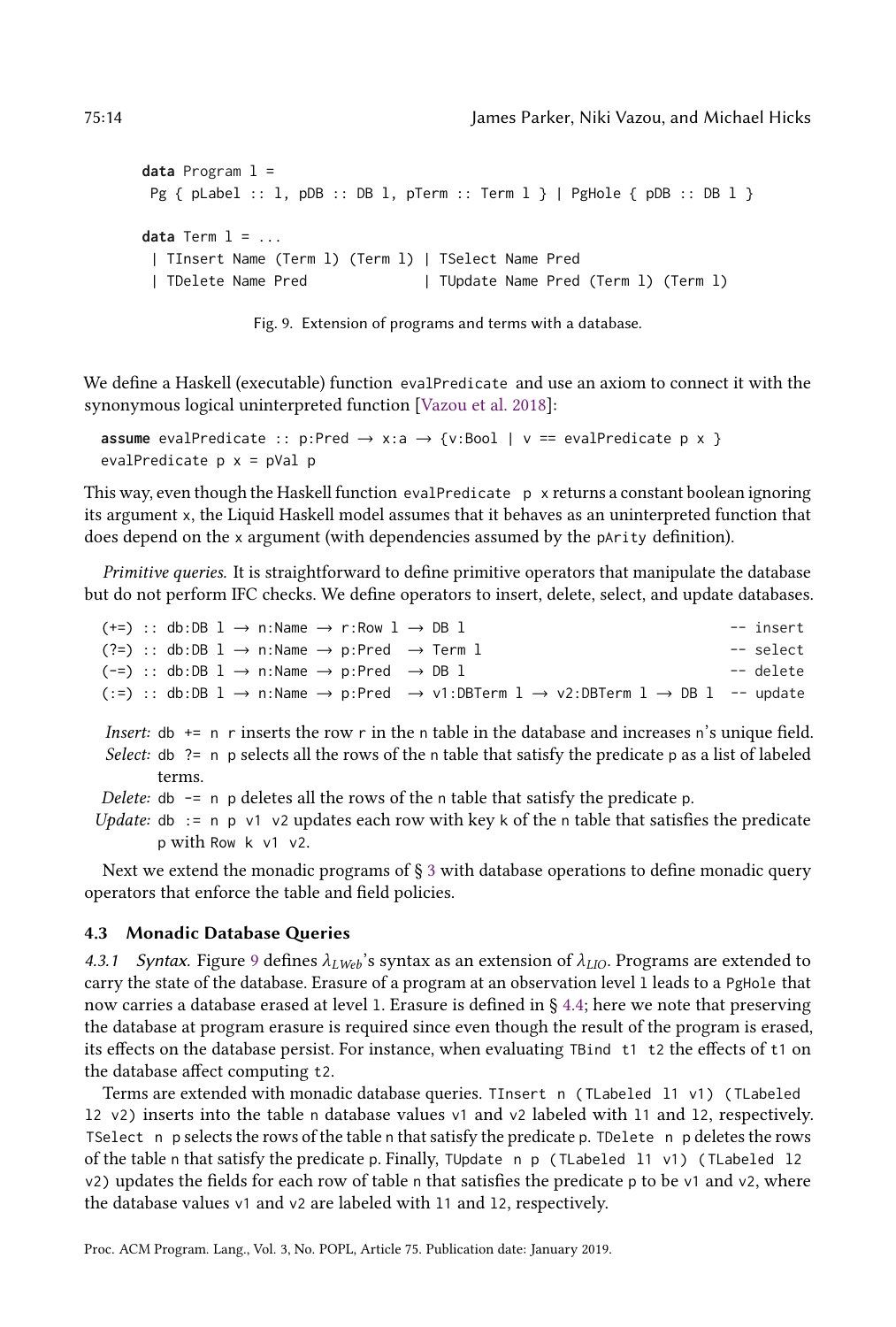<span id="page-14-1"></span>4.3.2 Semantics. Figure [10](#page-15-0) defines the operational semantics for the monadic database queries in  $\lambda_{LWeb}$ . Before we explain the evaluation rules, note that both insert and update attempt to insert a labeled value TLabeled li vi in the database, thus vi should be a value, and unlabeled, i.e., satisfy the <code>isDBValue</code> predicate. $^3$  $^3$  In the LWeb implementation we use Haskell's type system to enforce this requirement. In  $\lambda_{LWeb}$ , we capture this property in a predicate  $\varsigma$  that constrains labeled values in insert and update to be database values:

```
\varsigma :: Program 1 \rightarrow Bool
\varsigma (Pg = = t) = \varsigmaTerm t
\varsigmaTerm :: Term 1 \rightarrow Bool
ςTerm (TInsert _ (TLabeled _ v1) (TLabeled _ v2)) = isDBValue v1 && isDBValue v2
ςTerm (TUpdate _ _ (TLabeled _ v1) (TLabeled _ v2)) = isDBValue v1 && isDBValue v2
...
```
We specify that eval is only called on well-structured programs, i.e., those that satisfy  $\zeta$ . For terms other than insert and update, well-structuredness is homomorphically defined. Restricting well-structuredness to permit only database values, as opposed to terms that eventually evaluate to database values, was done to reduce the number of cases for the proof, but does not remove any conceptual realism.

Insert. Insert attempts to insert a row with values v1 and v2, labeled with l1 and l2 respectively, in the table n. To perform the insertion we check that

- (1) the table named n exists in the database, as table t.
- (2) l1 can flow into the label of the first field of t, since the value v1 labeled with l1 will write to the first field of the table.
- (3) l2 can flow into the label of the second field of t, as potentially determined by the first field v1  $(i.e., per labelF2 t v1).$
- (4) the current label l can flow to the label of the table, since insert changes the length of the table.

If all these checks succeed, we compute a fresh key k = fresh Key t, insert the row Row k  $\vee$ 1  $\vee$ 2 into the table n, and return the key. If any of the checks fail we return an exception and leave the database unchanged.

Either way, we raise the current label l by joining it with l1. This is because checking l2 ⊑ labelF2 t v1 requires examining v1, which has label l1. That this check succeeds can be discerned by whether the key is returned; if the check fails an exception is thrown, potentially leaking information about v1. This subtle point was revealed by the formalization: Our original implementation failed to raise the current label properly.

Select. Select only checks that the table n exists in the database, returning an exception if it does not. If the table n is found as the table t, then we return the term db  $?= n$  p that contains a list of all rows of t that satisfy the predicate p, leaving the database unchanged. The current label is raised to include the label of the table labelT t since on a trivially true predicate, all the table is returned, thus the size of the table can leak. We raise the current label with the label of the predicate p on the table t that intuitively permits reading all the values of t that the predicate p depends on. We define the function labelPred p t that computes the label of the predicate p on the table t.

```
labelPred :: (Label 1) \Rightarrow Pred \rightarrow Table 1 \rightarrow 1
labelPred p (Table tp rs)
```
<span id="page-14-0"></span> $3$ We could allow inserting unlabeled terms, the label for which is just the current label. Explicit labeling is strictly more general.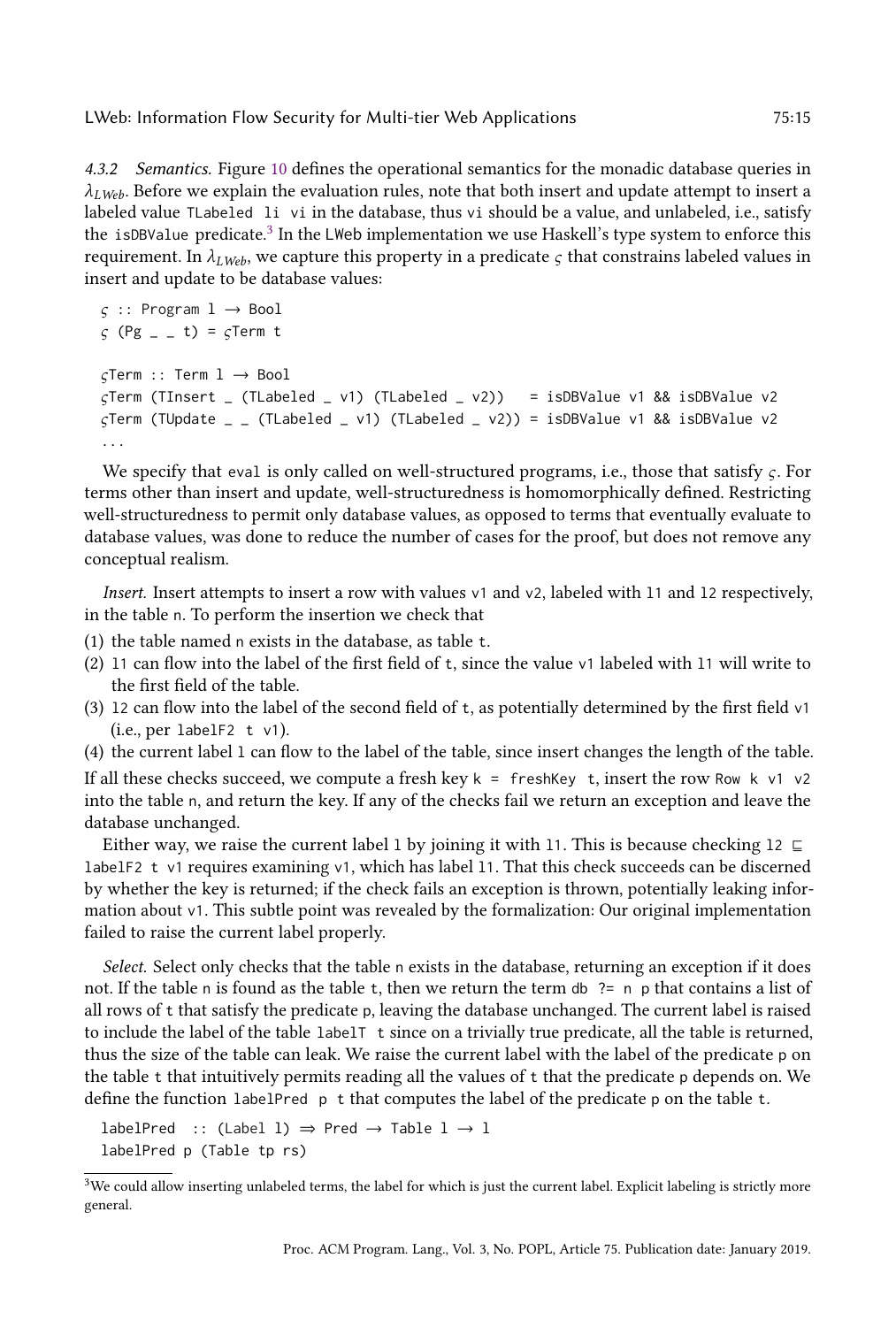```
eval :: Label 1 \Rightarrow i:{ Program 1 \mid \varsigma i && terminates i} \rightarrow {o:Program 1 \mid \varsigma o }
eval (Pg l db (TInsert n t1 t2)
 | TLabeled l1 v1 ← t1
 , TLabeled 12 v2 \leftarrow t2
 , Just t ← db!!n, l1 ⊑ labelF1 t
 , l2 ⊑ labelF2 t v1, l ⊑ labelT t
 = let k = freshKey t
       r = Row k v1 v2 in
   Pg (l ⊔ l1) (db += n r) (TReturn k)
= Pg l db (TReturn TException)
eval (Pg l db (TInsert n t1 t2))
 | TLabeled l1 v1 ← t1
 , TLabeled 12 v2 \leftarrow t2
 = Pg (l ⊔ l1) db (TReturn TException)
eval (Pg l db (TDelete n p))
 | Just t \leftarrow db!!n, l ⊔ labelPred p t ⊑ labelT t
 = let l' = l ⊔ labelRead p t in
   Pg l' (db -= n p) (TReturn TUnit)
eval (Pg l db (TDelete n p))
 | Just t \leftarrow db!!n= let l' = l ⊔ labelRead p t in
   Pg l' db (TReturn TException)
 | otherwise
 = Pg l db (TReturn TException)
                                           eval (Pg l db (TSelect n p))
                                            | Just t ← db!!n
                                            = let l' = l ⊔ labelT t
                                                          ⊔ labelPred p t in
                                              Pg l' db (TReturn (db ?= n p))
                                           eval (Pg l db (TSelect n p))
                                           eval (Pg l db (TUpdate n p t1 t2)
                                            | TLabeled l1 v1 ← t1
                                            , TLabeled 12 v2 \leftarrow t2
                                            , Just t \leftarrow db!!n, l ⊔ l1 ⊔ labelPred p t ⊑ labelF1 t
                                            , l ⊔ l2 ⊔ labelPred p t ⊑ labelF2 t v1
                                            = let l' = l ⊔ l1 ⊔ labelRead p t ⊔ labelT t
                                              in Pg l' (db := n p v1 v2) (TReturn TUnit)
                                           eval (Pg l db (TUpdate n p t1 t2)
                                            | TLabeled 11 v1 \leftarrow t1
                                            , TLabeled l2 v2 ← t2
                                            , Just t ← db!!n
                                            = let l' = l ⊔ l1 ⊔ labelRead p t ⊔ labelT t
                                              in Pg l' db (TReturn TException)
                                            | otherwise
                                            = Pg l db (TReturn TException)
```
Fig. 10. Evaluation of monadic database terms.

```
| pArity p == 2 = foldl (⊔) (labelF1 tp) [labelF2 tp v1 | Row _ v1 _ ← rs]
| pArity p == 1 = labelF1 tp
| otherwise = ⊥
```
If the predicate p depends on both fields, then its predicate is the join of the label of the first field and all the labels of the second fields. If p only depends on the first field, then the label of the predicate p is the label of the first field. Otherwise, p depends on no fields and its predicate is ⊥.

Note that the primitive selection operator db  $?= n$  p returns labeled terms protected by the labels returned by the labelF1 and labelF2 functions. Since terms are labeled, select does not need to raise the current label to protect values that the predicate p does not read.

Delete. Deletion checks that the table named n exists in the database as t and that the current label joined with the label of the predicate p on the table t can flow into the label of the table t, since delete changes the size of the table. If both checks succeed, then database rows are properly deleted. The current label is raised with the "read label" of the predicate p on the table t that intuitively gives permission to read the label of the predicate p on the same table. The function labelRead p t computes the read label of the predicate p on the table t to be the label required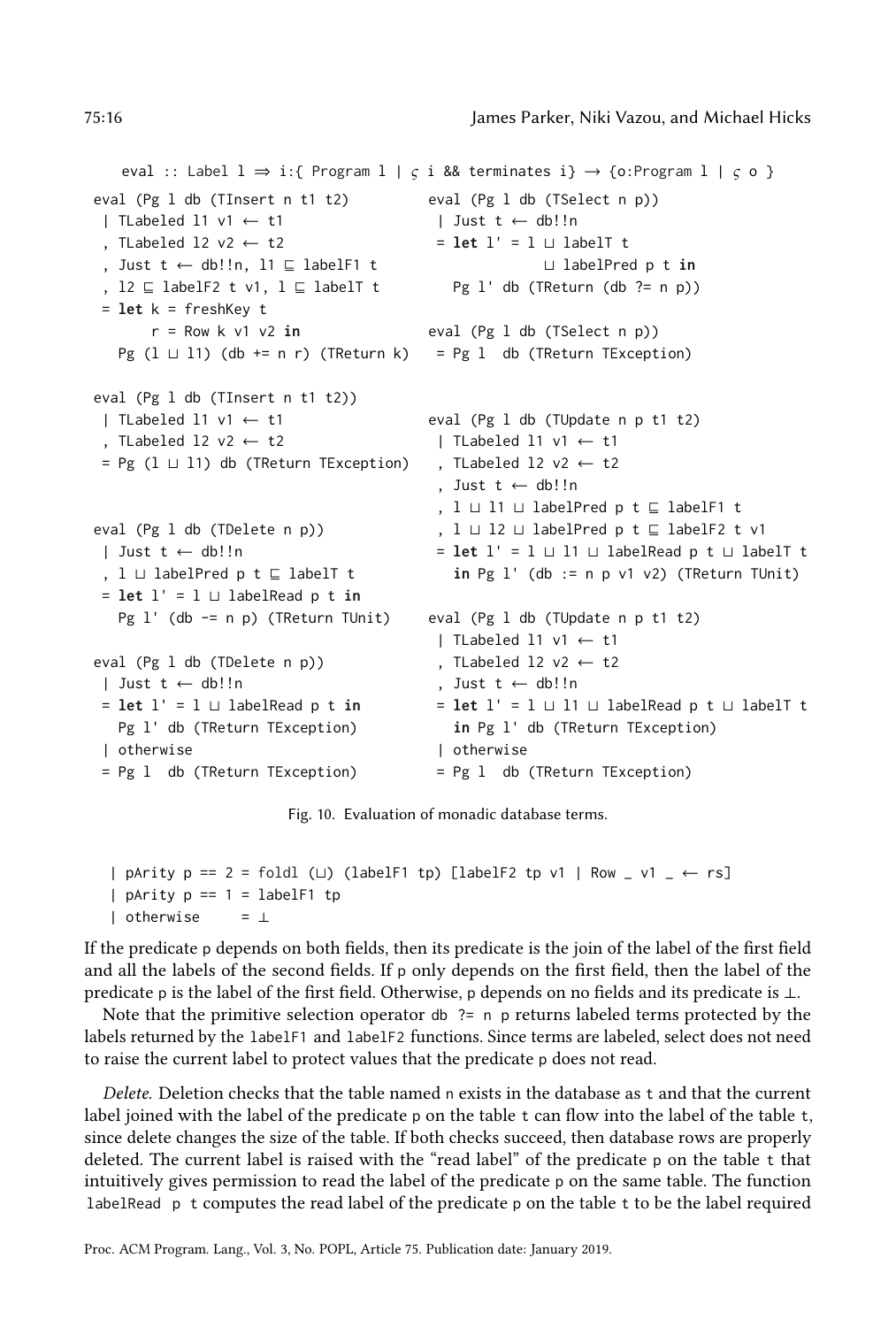to read labelPredRow p t, i.e., equal to the label of the first field, if the predicate depends on the second field and bottom otherwise.

labelRead :: (Label l)  $\Rightarrow$  Pred  $\rightarrow$  Table l  $\rightarrow$  l labelRead p t = **if** pArity p == 2 **then** labelF1 t **else** ⊥

Note that labelRead  $p$  t always flows into labelPred  $p$  t, thus the current label is implicitly raised to this read label. When the runtime checks of delete fail we return an exception and the database is not changed. If the table n was found in the database, the current label is raised, even in the case of failure, since the label of the predicate was read.

Update. Updating a table n with values v1 and v2 on a predicate p can be seen as a select-deleteinsert operation. But, since the length of the table is not changing, the check that the current label can flow to the label of the table is omitted. Concretely, update checks that

- (1) the table named n exists in the database, as table t,
- (2) l ⊔ l1 ⊔ labelPred p t can flow into the label of the first field of t, since the value v1 labeled with l1 will write on the first field of the table and whether this write is done or not depends on the label of the predicate p as a hole,
- (3) l ⊔ l2 ⊔ labelPred p t can flow into the label of the second field of t when the first field is v1.

If these checks succeed, then unit is returned, the database it updated, and the current label is raised to all the labels of values read during the check, i.e., l1 ⊔ labelF1 t. If the checks fail then we return an exception and the database is not updated.

In both cases, the current label is raised by joining with the table label, i.e.,  $1' = ... \sqcup$  labelT t. This is because the last check depends on whether the table is empty or not, and its success can be discerned: if it succeeds, then unit is returned. Interestingly, our original implementation failed to update the current label in this manner. Doing so seemed intuitively unnecessary because an update does not change the table length.

## <span id="page-16-0"></span>4.4 Noninterference

As in § [3](#page-6-0) to prove noninterference we prove the simulation between eval and  $\epsilon$  l . eval for  $\lambda_{LWeb}$ programs. Figure [11](#page-17-1) extends erasure to programs and databases. Erasure of programs is similar to § [3](#page-6-0) but now we also erase the database. Erasure of a database recursively erases all tables. Erasure of a table removes all of its rows if the label of the table cannot flow into the erasing label, thus hiding the size of the table. Otherwise, it recursively erases each row. Erasure of a row respects the dynamic labels stored in the containing table's policy. Erasure of a row replaces both fields with holes if the label of the first field cannot flow into the erasing label, since the label of the second field is not visible. If the label of the second field cannot flow into the erasing label, it replaces only the second field with a hole. Otherwise, it erases both fields.

With this definition of erasure, we prove the simulation between eval and  $\epsilon$  1 . eval, and with this, noninterference. The refinement properties in the database definition of fig. [8](#page-12-1) are critical in the proof, as explained below.

Well-structured programs. The simulation proof assumes that the input program is well-structured, i.e., satisfies the predicate  $\varsigma$  as defined in § [4.3.2,](#page-14-1) or equivalently evaluation only inserts values that satisfy the isDBValue property. To relax this assumption, an alternative approach could be to check this property at runtime, just before insertion of the values. But, this would break simulation: TInsert n (TLabeled 11 v1) t will fail if v1 is not a database value, but its erased version can succeed if v1 is erased to a hole (when l1 cannot flow into the erase label). Thus, the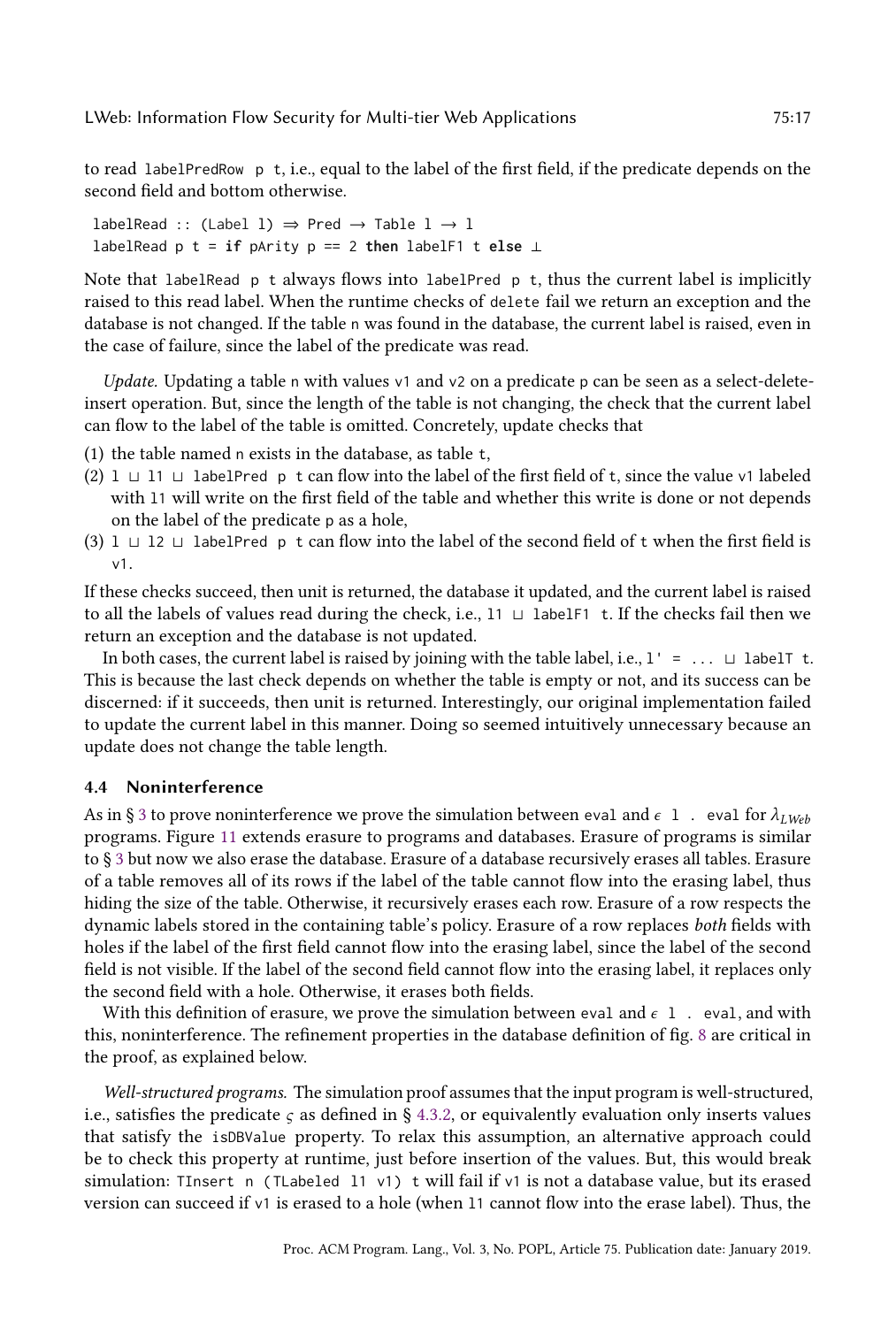```
\epsilon :: (Label 1) ⇒ 1 → Program 1 → Program 1
                  \epsilonDB :: (Label 1) \Rightarrow 1 \rightarrow DB 1 \rightarrow DB 1
                  ϵTable :: (Label l) ⇒ l → Table l → Table l
                  \epsilonRow :: (Label 1) \Rightarrow 1 \rightarrow TPolicy 1 \rightarrow Row 1 \rightarrow Row 1
\epsilon l (PgHole db)
  = PgHole (\epsilonDB l db)
\epsilon l (Pg lc db t)
 | ¬ (lc ⊑ l)
 = PgHole (\epsilonDB l db)
 | otherwise
 = Pg lc (\epsilonDB l db) (\epsilonTerm l t)
\epsilonDB 1 []
 = []
\epsilonDB 1 ((n,t):db)
 = (n, \epsilon)Table l):\epsilonDB l db
                                              \epsilonTable l (Table tp rs) | ¬ (tpTableLabel tp \sqsubseteq l)
                                              = Table tp []\epsilonTable l (Table tp rs)
                                               = Table tp (map (\epsilonRow l tp) rs)
                                              \epsilonRow 1 tp (Row k v1 v2)
                                               | ¬ (tpLabelField1 tp ⊑ l)
                                               = Row k THole THole
                                                | ¬ (tpLabelField2 tp v1 ⊑ l)
                                               = Row k (\epsilonTerm 1 v1) THole
                                               | otherwise
                                               = Row k (\epsilonTerm l v1) (\epsilonTerm l v2)
```
Fig. 11. Erasure of programs and databases.

isDBValue property cannot be checked before insertion and should be assumed by evaluation. In the implementation this safety check is enforced by Haskell's type system.

Database values. Simulation of the delete operation requires that values stored in the database must have identity erasure, e.g., cannot be labeled terms. Thus, we prove that all terms that satisfy isDBValue also have erasure identity. We do this by stating the property as a refinement on term erasure itself.

 $\epsilon$ Term :: Label l  $\Rightarrow$  l  $\rightarrow$  i:Term l  $\rightarrow$  {o:Term l | isDBValue i  $\Rightarrow$  isDBValue o }

In the delete proof, each time a database term is erased, the proof identity  $\epsilon$ Term 1 v == v is immediately available.

Note on refinements. The type DBTerm 1 is a type alias for Term 1 with the attached refinement that the term is a database value. A DBTerm 1 does not carry an actual proof that it is a database value. Instead, the refinement type that the term satisfies the isDBValue property is statically verified during type checking. As a consequence, comparison of two DBTerms does not require proof comparison. At the same time, verification can use the isDBValue property. For instance, when opening a row Row k  $\vee$ 1  $\vee$ 2, we know that isDBValue  $\vee$ 1 and by the type of term erasure, we know that for each label 1,  $\epsilon$ Term 1 v1 == v1.

# <span id="page-17-0"></span>5 LIQUID HASKELL FOR METATHEORY

Liquid Haskell was originally developed to support lightweight program verification (e.g., out-ofbounds indexing). The formalization of LWeb in Liquid Haskell, presented in § [3](#page-6-0) and § [4,](#page-11-0) was made possible by recent extensions to support general theorem proving [\[Vazou et al.](#page-29-14) [2018\]](#page-29-14). Our proof of noninterference was a challenging test of this new support, and constitutes the first advanced metatheoretical result mechanized in Liquid Haskell.[4](#page-17-2)

The trusted computing base (TCB) of any Liquid Haskell proof relies on the correct implementation of several parts. In particular, we trust that

<span id="page-17-2"></span><sup>4</sup><https://github.com/plum-umd/lmonad-meta>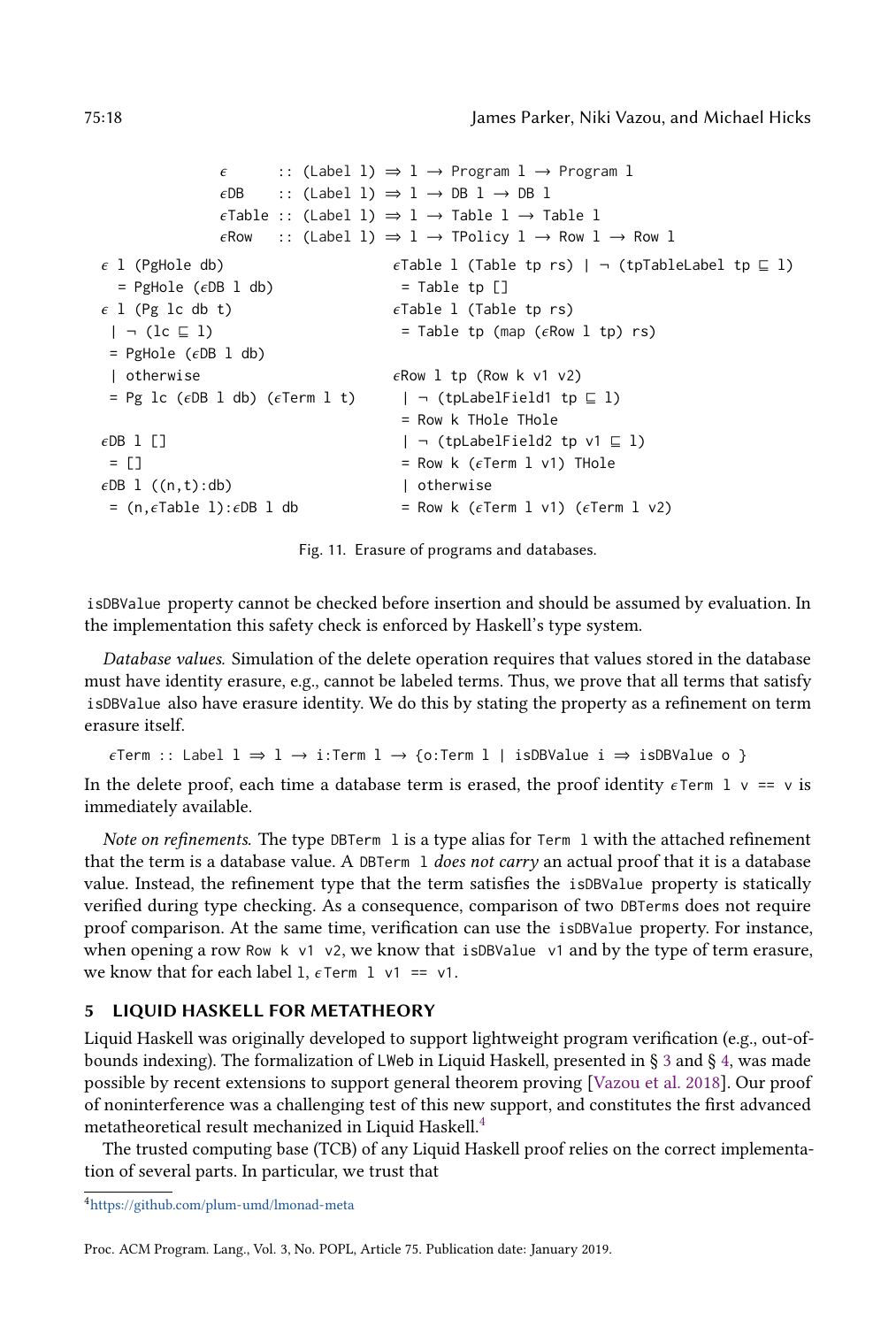- (1) the GHC compiler correctly desugars the Haskell code to the core language of Liquid Haskell,
- (2) Liquid Haskell correctly generates the verification conditions for the core language, and
- (3) the SMT solver correctly discharges the verification conditions.

We worked on the noninterference proof, on and off, for 10 months. The proof consists of 5,447 lines of code and requires about 5 hours to be checked. For this proof in particular, we (naturally) trust all of our semantic definitions, and also two explicit assumptions, notably the axiomatization of termination and modeling of predicates. These were discussed respectively in § [3.3.2](#page-10-1) and § [4.2.](#page-12-0)

Carrying out the proof had a clear benefit: As mentioned in § [4.3,](#page-13-0) we uncovered two bugs in our implementation. In both cases, LWeb was examining sensitive data when carrying out a security check, but failed to raise the current label with the label of that data. Failure of the mechanized proof to go through exposed these bugs.

The rest of this section summarizes what we view as the (current) advantages and disadvantages of using Liquid Haskell as a theorem prover compared to other alternatives (e.g., Coq and Fstar [\[Swamy et al.](#page-29-16) [2016\]](#page-29-16)), expanding on a prior assessment [\[Vazou et al.](#page-29-13) [2017\]](#page-29-13).

### 5.1 Advantages

As a theorem proving environment, Liquid Haskell offers several advantages.

General purpose programming language. The Liquid Haskell-based formal development is, in essence, a Haskell program. All formal definitions (presented in § [3](#page-6-0) and § [4\)](#page-11-0) and proof terms (e.g., illustrated in § [3.3\)](#page-9-0) are Haskell code. Refinement types define lemmas and theorems, referring to these definitions. In fact, some formal definitions (e.g., the Label class definition) were taken directly from the implementation. The first author of the paper and main developer of the proof is a Haskell programmer, thus he did not need to learn a new programming language (e.g., Coq) to develop the formal proof. During development we used Haskell's existing development tools, including the build system, test frameworks, and deployment support (e.g., Travis integration).

SMT automation. Liquid Haskell, like Dafny [\[Leino](#page-28-18) [2010\]](#page-28-18) and F-star [\[Swamy et al.](#page-29-16) [2016\]](#page-29-16), uses an SMT solver to automate parts of the proof, especially the ones that make use of boolean reasoning, reducing the need for manual case splitting. For example, proving simulation for row updates normally proceeds by case splitting on the relative can-flow-to relation between four labels. The SMT automates the case splitting.

Semantic termination checking. To prove termination of a recursive function in Liquid Haskell it suffices to declare a non negative integer value that is decreasing at each recursive call. The LWeb proof was greatly simplified by the semantic termination checker. In a previous Coq LIO proof [\[Stefan et al.](#page-29-17) [2017\]](#page-29-17), the evaluation relation apparently requires an explicit fuel argument to count the number of evaluation steps, since the evaluation function (the equivalent to that in fig. [6\)](#page-8-0) does not necessarily terminate. In our proof, termination of evaluation was axiomatized (per § [3.3.2\)](#page-10-1), which in practice meant that the evaluation steps were counted only in the logic and not in the definition of the evaluation function.

Intrinsic and extrinsic verification. The Liquid Haskell proving style allows us to conveniently switch between (manual) extrinsic and (SMT automated) intrinsic verification. Most of the LWeb proof is extrinsic, i.e., functions are defined to state and prove theorems about the model. In few cases, intrinsic specifications are used to ease the proof. For instance, the refinement type specification of  $\epsilon$  Term, as described in [4.4,](#page-16-0) intrinsically specifies that erasure of isDBValue terms returns terms that also satisfy the isDBValue predicate. This property is automatically proven by the SMT without cluttering the executable portion of the definition with proof terms.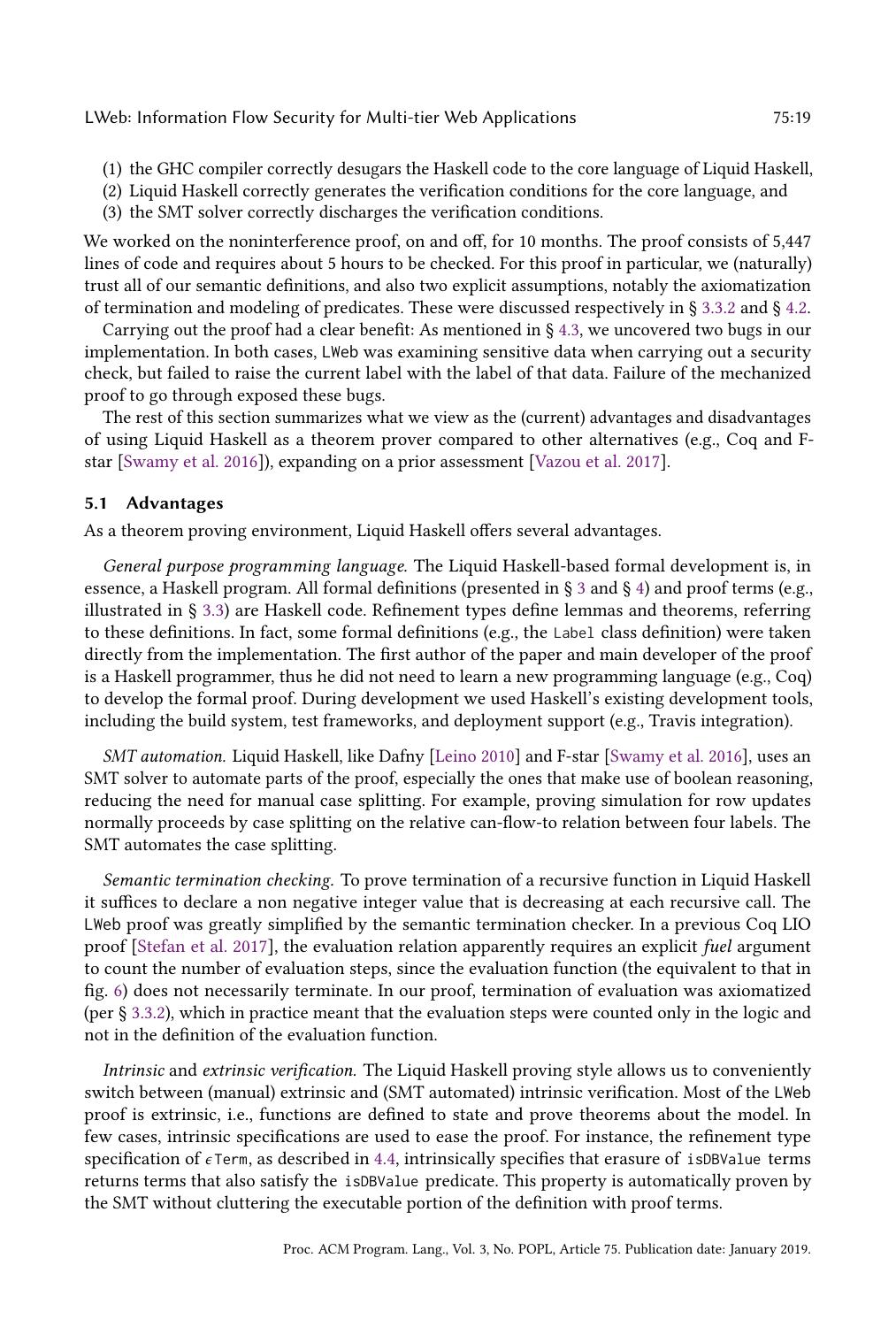# 5.2 Disadvantages

On the other hand, Liquid Haskell has room to improve as a theorem proving environment, especially compared to advanced theorem provers like Coq.

Unpredictable verification time. The first and main disadvantage is the unpredictability of verification times, which owe to the invocation of an SMT solver. One issue we ran across during the development of our proof is that internal transformations performed by ghc can cause massive blowups. This is because Liquid Haskell analyzes Haskell's intermediate code (CoreSyn), not the original source. As an example of the problem, using  $|x, y$  instead of the logical  $|x \& x$  y in function guards leads to much slower verification times. While the two alternatives have exactly the same semantics, the first case leads to exponential expansion of the intermediate code.

Lack of tactics. Liquid Haskell currently provides no tactic support, which could simplify proof scripts. For example, we often had to systematically invoke label laws (fig. [4\)](#page-6-1) in our proofs, whereas a proof tactic to do so automatically could greatly simplify these cases.

General purpose programming language. Liquid Haskell, developed for light-weight verification of Haskell programs, lacks various features in verification-specific systems, such as Coq. For example, Liquid Haskell provides only experimental support for curried, higher-order functions, which means that one has to inline higher order functions, like map, fold, and lookup. There is also no interactive proof environment or (substantial) proof libraries.

In sum, our LWeb proof shows that Liquid Haskell can be used for sophisticated theorem proving. We are optimistic that current disadvantages can be addressed in future work.

# <span id="page-19-0"></span>6 IMPLEMENTATION

LWeb has been available online since 2016 and consists of 2,664 lines of Haskell code.<sup>[5](#page-19-1)</sup> It depends on our base LMonad package that implements the LMonadT monad transformer and consists of 345 lines of code.<sup>[6](#page-19-2)</sup> LWeb also imports Yesod, a well established, external Haskell library for type-safe, web applications. This section explains how the implementation extends the formalization, and then discusses the trusted computing base.

## <span id="page-19-3"></span>6.1 Extensions

The LWeb implementation generalizes the formalization of Sections [3](#page-6-0) and [4](#page-11-0) in several ways.

Clearance label. The implementation supports a clearance label, described in § [2.1.](#page-2-3) Intuitively, the clearance label limits how high the current label can be raised. If the current label ever exceeds the clearance label, an exception is thrown. This label is not needed to enforce noninterference, but serves as an optimization, cutting off transactions whose current label rises to the point that they are doomed to fail. Adding checks to handle the clearance was straightforward.

Full tables and expressive queries. As first illustrated in  $\S$  [2.3,](#page-4-0) tables may have more than two columns, and a column's label can be determined by other various fields in the same row. The labels of such *dependency fields* must be constant, i.e., not determined by another field, and flow into the table label (which also must be constant). A consequence of this rule is that a field's label cannot depend on itself. Finally, values stored in tables instantiate Yesod's PersistField type class. The implementation uses only the predefined instances including Text, Bool, Int but critically, does not define a PersistField for labeled values. LWeb enforces these invariants at compile time

<span id="page-19-1"></span><sup>5</sup><https://github.com/jprider63/lmonad-yesod>

<span id="page-19-2"></span><sup>6</sup><https://github.com/jprider63/lmonad>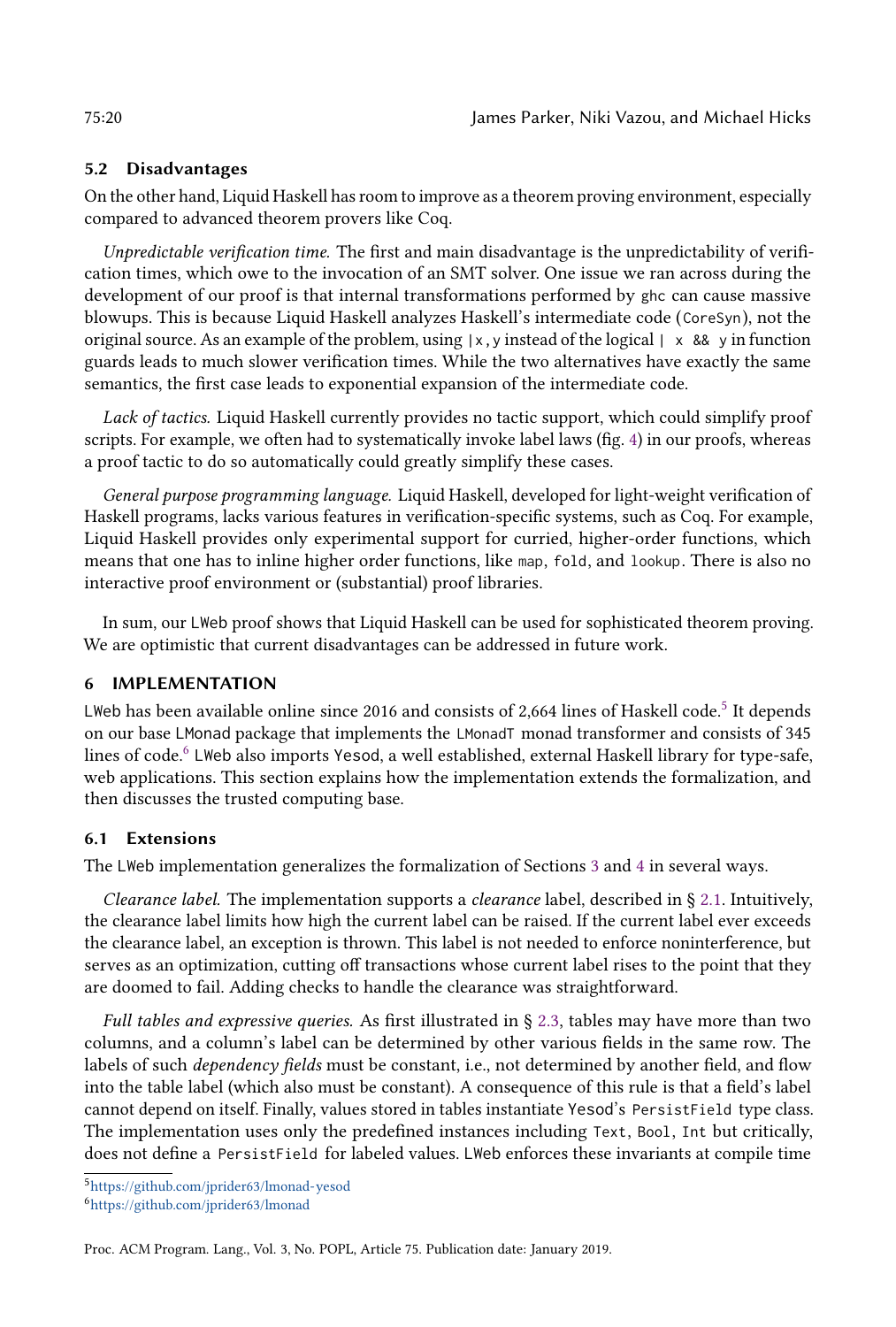via Haskell type checking and when preprocessing table definitions. LWeb rewrites queries to add labels to queried results.

We have implemented database operations beyond those given in  $\S 4$ , to be more in line with typical database support. Some of these operations are simple variations of the ones presented. For example, LWeb allows for variations of update that only update specific fields (not whole rows). LWeb implements these basic queries by wrapping Persistent [\[Snoyman](#page-29-12) [2018\]](#page-29-12), Yesod's database library, with the derived IFC checks. To support more advanced queries, LWeb defines an SQL-like domain-specific language called lsql. lsql allows users to write expressive SQL queries that include inner joins, outer joins, **where** clauses, orderings, limits, and offsets. Haskell expressions can be included in queries using anti-quotation. At compile-time, LWeb parses lsql queries using quasi-quotation and Template Haskell [\[Sheard and Jones](#page-29-9) [2002\]](#page-29-9). It rewrites the queries to be run using Esqueleto [\[Esqueleto](#page-28-11) [2018\]](#page-28-11), a Haskell library that supports advanced database queries. As part of this rewriting, LWeb inserts IFC checks for queries based on the user-defined database policies. We show several examples of 1sql queries in § [7.](#page-21-0)

Optimizations. Sometimes a label against which to perform a check is derived from data stored in every row. Retrieving every row is especially costly when the query itself would retrieve only a fraction of them. Therefore, when possible we compute an upper bound for such a label. In particular, if a field is fully constrained by a query's predicate, we use the field's constrained value to compute any dependent labels. When a field is not fully constrained, we conservatively set dependent labels to ⊤. Suppose we wish to query the Friends table from fig. [3,](#page-3-0) retrieving all rows such that user1 == 'Alice' and date < '2000-01-01' . The confidentiality portion of user1's label is ⊥, but that portion of date's is computed from user1 ⊓ user2. Since user1 is always 'Alice ' we know the computed label is  $\bigsqcup_l$  Alice  $\sqcap$  *l* for all values user2 = *l* in the database. In this case, we can bound l as ⊤, and thus use label Alice, since it is equivalent to Alice  $\Box$  ⊤. While this bound is technically conservative, in practice we find it makes policy sense. In this example, if the user2 field can truly vary arbitrarily then  $\Box_l$  l will approach ⊤.

Declassification. LWeb supports forms of declassification [\[Sabelfeld and Sands](#page-29-18) [2009\]](#page-29-18) for cases when the IFC lattice ordering needs to be selectively relaxed. These should be used sparingly (and are, in our BIBIFI case study), as they form part of the trusted computing base, discussed below.

Row ordering. As a final point, we note that our formalization models a database as a list of rows; insertion (via +=) simply appends to the list, regardless of the contents of a row. As such, row ordering does not depend on the database's contents and thus reveals nothing about them (it is governed only by the table label). In the implementation, advanced operations may specify an ordering. LWeb prevents leaks in this situation by raising the current label with the label of fields used for sorting. If a query does not specify an ordering, LWeb takes no specific steps. However, ordering on rows is undefined in SQL, so a backend database could choose to order them by their contents, and thus potentially leak information in a query's results. In our experience with PostgreSQL, default row ordering depends on when values are written and is independent of the data in the table.

#### <span id="page-20-0"></span>6.2 Trusted Computing Base

A key advantage of LWeb is that by largely shifting security checks from the application into the LWeb IFC framework, we can shrink an application's trusted computing base (TCB). In particular, for an application that uses LWeb, the locus of trust is on LWeb itself, which is made (more) trustworthy by our mechanized noninterference proof. A few parts of the application must be trusted, nevertheless.

First, all of the policy specifications are trusted. The policy includes the labels on the various tables and the labels on data read/written from I/O channels. Specifying the latter requires writing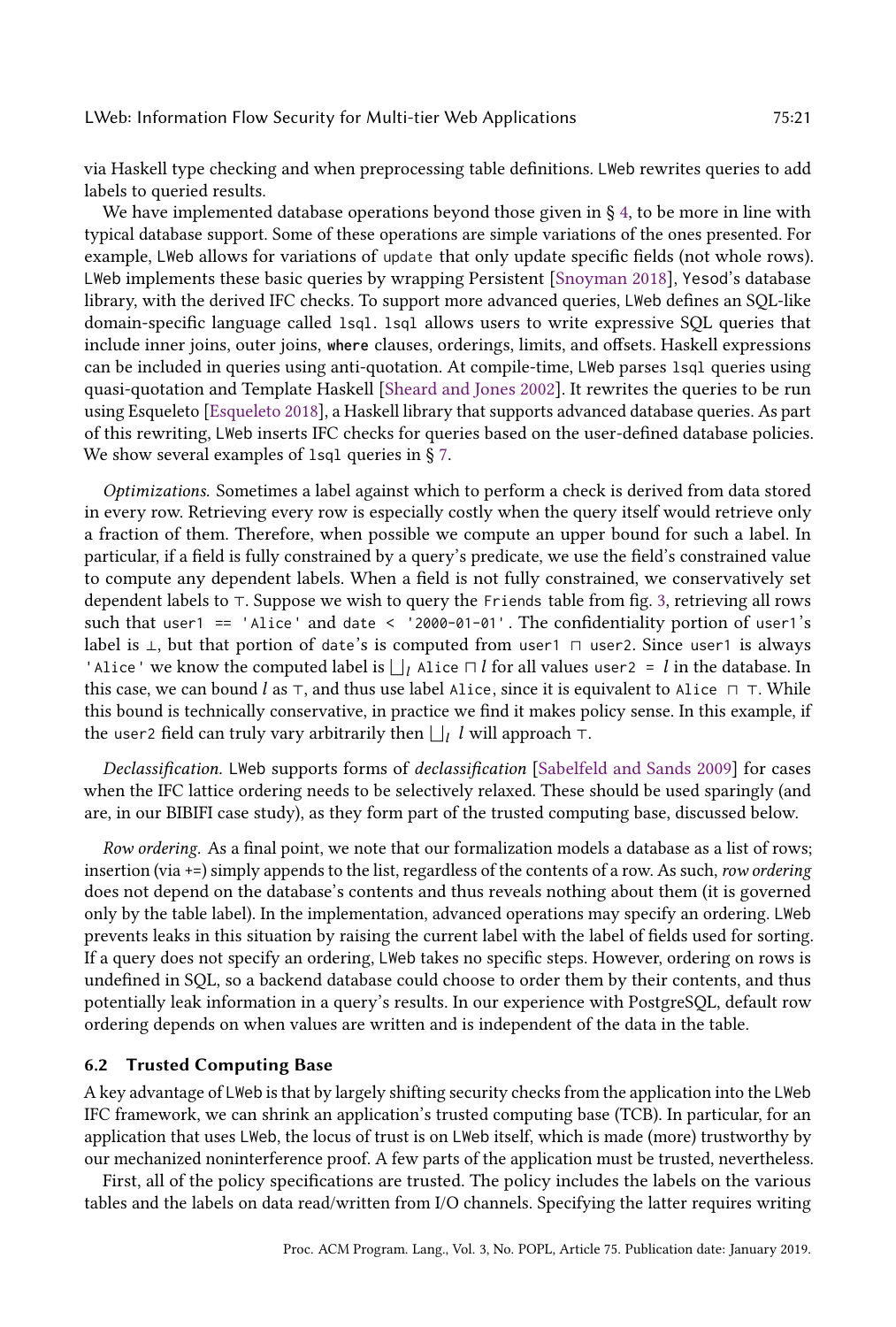<span id="page-21-3"></span>

| UserInfo                                                      |        |                                                              |  |  |  |
|---------------------------------------------------------------|--------|--------------------------------------------------------------|--|--|--|
| user                                                          | UserId |                                                              |  |  |  |
| school                                                        |        | Text <const admin="" field="" user="" user,="" □=""></const> |  |  |  |
| age                                                           |        | Int < Const Admin $\sqcap$ Field user, Field user>           |  |  |  |
| experience Int < Const Admin $\sqcap$ Field user, Field user> |        |                                                              |  |  |  |

Fig. 14. Table UserInfo contains additional BIBIFI user information.

some trusted code to interpret data going in or out. For example, in a multi-user application like BIBIFI, code performing authentication on a particular channel must be trusted (§ [7.2\)](#page-21-1).

Second, any uses of declassification are trusted, as they constitute local modifications to policy. One kind of declassification can occur selectively on in-application data [\[Sabelfeld and Myers](#page-29-1) [2003\]](#page-29-1). We give an example in § [7.4.](#page-23-0) Another kind of declassification is to relax some security checks during database updates. The update query imposes strong runtime checks, e.g., that the label of the predicate should flow into the updated fields as formalized in § [4.](#page-11-0) LWeb provides an unsound update alternative (called updateDeclassifyTCB ) that ignores this specific check.

## <span id="page-21-0"></span>7 THE BIBIFI CASE STUDY

As a real world web application of LWeb, we present Build it, Break it, Fix it (BIBIFI), a securityoriented programming contest [\[Ruef et al.](#page-29-10) [2016\]](#page-29-10) hosted at [https://builditbreakit.org.](https://builditbreakit.org) The contest consists of three rounds. At the outset, the organizers publish the specification for some software that has particular security goals. During the first round, teams implement software to this specification, aiming for it to be both fast and secure. In the second round, teams find as many breaks as possible in the implementations submitted by other teams. During the final round, teams attempt to fix the identified problems in their submissions.

# 7.1 BIBIFI Labels **data** Principal

BIBIFI labels include all entities that operate in the system. The Principal data type, defined in fig. [12,](#page-21-2) encodes all such entities, including the system itself, the administrator, users, teams, and judges. Each of these entities is treated as a security level. For instance a policy can encode that data written by a user with id 5, can get protected at the security level of this specific user, so that only he or she can read this data. A more flexible policy encodes that the system

<span id="page-21-2"></span>= PSys | PAdmin | PUser UserId | PTeam TeamId | PJudge JudgeId **type** BBFLabel = DCLabel Principal Fig. 12. BIBIFI labels.

administrator can read data written by each user. To encode such policies, we use disjunction category labels (DCLabel) [\[Stefan et al.](#page-29-7) [2012\]](#page-29-7) to create a security lattice out of our Principal s. In fig. [12](#page-21-2) we define BBFLabel as the DCLabel Principal data type that tracks the security level of values as they flow throughout the web application and database.

User

#### <span id="page-21-1"></span>7.2 Users and Authentication

Users' personal information is stored in the BIBIFI database. Figure [14](#page-21-3) shows the User table with the basics: a user's account id, email address, and whether they have administrator privileges. The label for the email field refers to Id in its label: This is a shorthand for the key of the present table. The label says

```
account Text
email Text <Const Admin ⊓ Id, Id>
admin Bool <⊥, Const Admin>
```
Fig. 13. Basic BIBIFI User table.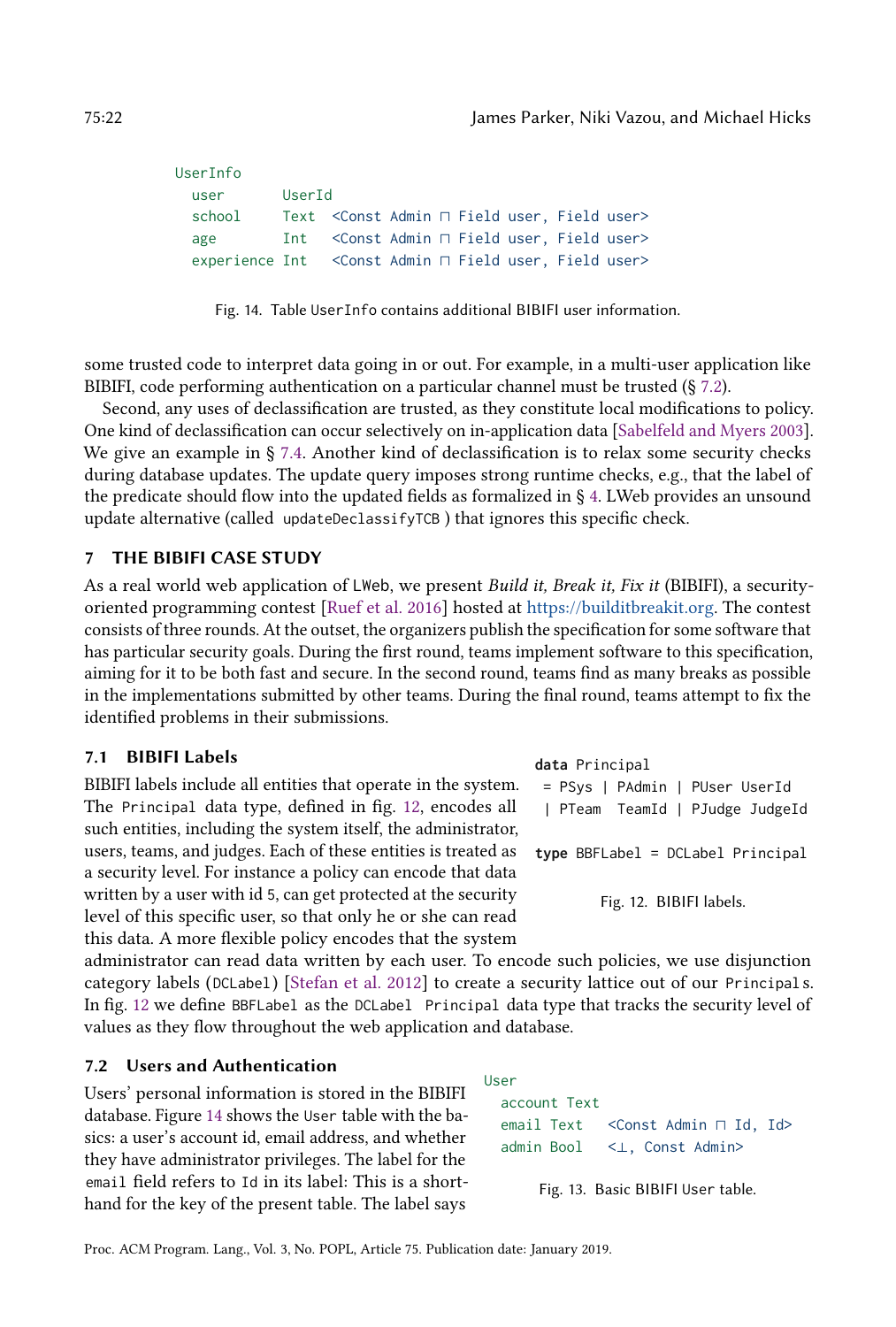<span id="page-22-0"></span>

| Announcement < $\perp$ , Const Admin> | Team              | TeamMember  |
|---------------------------------------|-------------------|-------------|
| title Text <1 Const Admin>            | Text<br>name      | team TeamId |
| content Text < $\perp$ , Const Admin> | contest ContestId | user UserId |

Fig. 15. Definition of Announcement, Team, and TeamMember tables and their policies.

that a user can read and write their emails, while the administrator can read every user's email. The label for the admin field declares that it may be written by the administrator and read by anyone.

Additional private information is stored in the UserInfo table, shown in Figure [14,](#page-21-3) including a user's school, age, and professional experience. The user field of this table is a foreign key to the User table, as indicated by its type UserId (see  $\S 2.2$ ). Each of the remaining fields is protected by this field, in part: users can read and write their own information while administrators can read any users' information.

The current label is set by the code trusted to perform authentication. If a user is not logged in, the current label is set to <⊥,⊤>: the confidentiality label is the upper bound on data read so far (i.e., none, so ⊥), and the integrity label is the level of least trust (i.e., ⊤) for writing data. After authenticating, most users will have the label  $\leq \perp$ , PUser userId>, thus lowering the integrity part (thus increasing the level of trust) to the user itself. Users who are also administrators will have current label lowered further to <⊥, PUser userId ⊓ PAdmin>. This is shown in the following code snippet. It determines the logged in user via requireAuth , and then adds administrator privileges if the user has them (per userAdmin ).

```
(Entity userId user) \leftarrow requireAuth
let userLabel = dcIntegritySingleton (PrincipalUser userId)
lowerLabelTCB $ if userAdmin user
                   then userLabel ⊓ dcIntegritySingleton PrincipalAdmin
                   else userLabel
```
The clearance is also set using trusted functions during authentication. For example, for an adminstrator it would be <PUser userId ⊔ PAdmin,⊤>.

## 7.3 Opening the Contest

To start a contest, administrators write announcements that include information like instructions and problem specifications. It is important that only administrators can post these announcements. Announcements are stored in the database, and their (simplified) table definition is shown in fig. [15.](#page-22-0) The Announcement table has two Text fields corresponding to an announcement's title and content. Only administrators can author announcements.

An earlier version BIBIFI relied on manual access control checks rather than monadic LMonad enforcement of security. The old version had a security bug: it failed to check that the current user was an administrator when posting a new announcement. Here is a snippet of the old code.

```
postAddAnnouncementR :: Handler Html
postAddAnnouncementR = do
    ((res, widget), enctype) \leftarrow runFormPost postFormcase res of ...
        FormSuccess (FormData title markdown) → do
            runDB (insert (Announcement title markdown))
            redirect AdminAnnouncementsR
```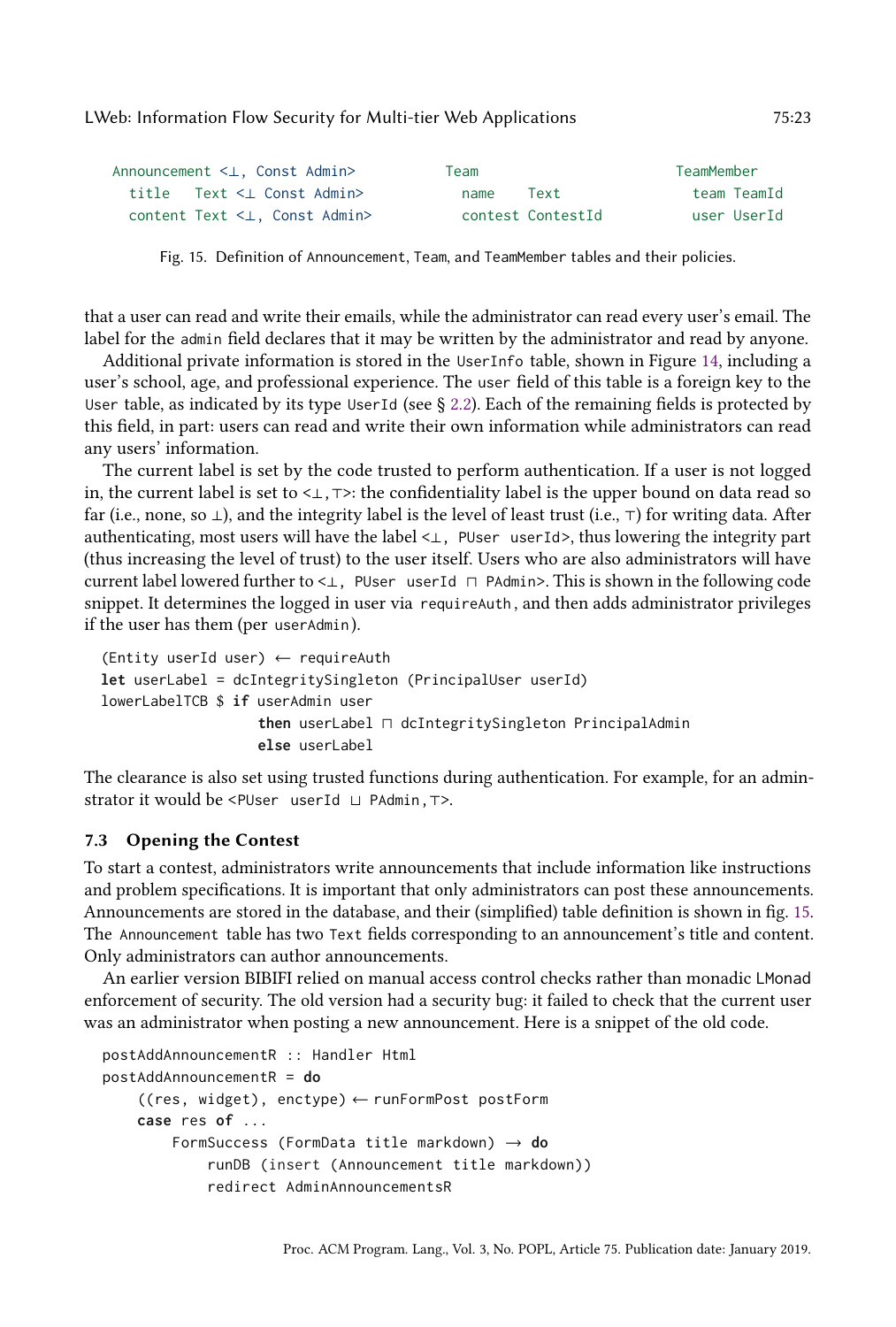This function parses POST data and inserts a new announcement. The user is never authenticated, so anyone can post new announcements and potentially deface the website. In the IFC version of the website, the database insertion fails for unauthorized or unauthenticated users as the integrity part of the current label is not sufficiently trusted (the label does not flow into PAdmin).

## <span id="page-23-0"></span>7.4 Teams and Declassification

To participate in a contest, a user must join a team. The teams and their members are stored in the eponymous tables of fig. [15.](#page-22-0) Teams serve as another principal in the BIBIFI system and BIBIFI defines a TCB function that appropriately authenticates team members similarly to users (§ [7.2\)](#page-21-1), authorizing a team member to read and write data labeled with their team.

BIBIFI uses declassification (as discussed in [6.2\)](#page-20-0) to allow team members to send email messages to their team. The policy on the email field of the User table states that only the user or an administrator can read the email address, so BIBIFI cannot give a user's email address to a teammate. Instead, the function sendEmailToTeam below sends the email on the teammate's behalf using declassification.

```
sendEmailToTeam :: TeamId → Email → LHandler ()
sendEmailToTeam tId email = do
 protectedEmails ← runDB [lsql| pselect User.email from User inner join
      TeamMember on TeamMember.user == User.id where TeamMember.team == #{tId}
      |]
 mapM_ (\protectedEmail → do
      address ← declassifyTCB protectedEmail
      sendEmail address email
   ) protectedEmails
```
The function sendEmailToTeam 's parameters are the team identifier and an email return address. It queries the database for the (labeled) email addresses of the team's members, using lsql (see § [2.3](#page-4-0) and § [6.1\)](#page-19-3). The sendEmailToTeam function maps over each address, declassifying it via declassifyTCB , so that the message can be sent to the address. The declassifyTCB function takes a labeled value and extracts its raw value, ignoring label restrictions. This is an unsafe operation that breaks noninterference, so the programmer must be careful with its use. Here for example, the function is careful not to reveal the email address to the sender but only use it to send the email.

#### 7.5 Breaks and Advanced Queries

During the second round of the BIBIFI context, teams submit breaks, i.e., test cases that attack another team's submission. After a break is pushed to a registered git repository, BIBIFI's backend infrastructure uploads it to a virtual machine and tests whether the attack succeeds. Results are stored in the BreakSubmission table of fig. [16,](#page-24-1) which has fields for the attacking team, the target team, and the (boolean) result of the attack. The integrity label for the result field is PSys since only the backend system can grade an attack. The confidentiality label is PAdmin ⊓ PTeam attackerId ⊓ PTeam targetId since administrators, the attacker team, and the target team can see the result of an attack.

BIBIFI has an administration page that lists all break submissions next to which team was attacked. This page's contents are retrieved via the following inner join.

runDB \$ [lsql| select BreakSubmission.★, Team.name from BreakSubmission inner join Team on BreakSubmission.target == Team.id **where** Team.contest == #{contestId} order by BreakSubmission.id desc |]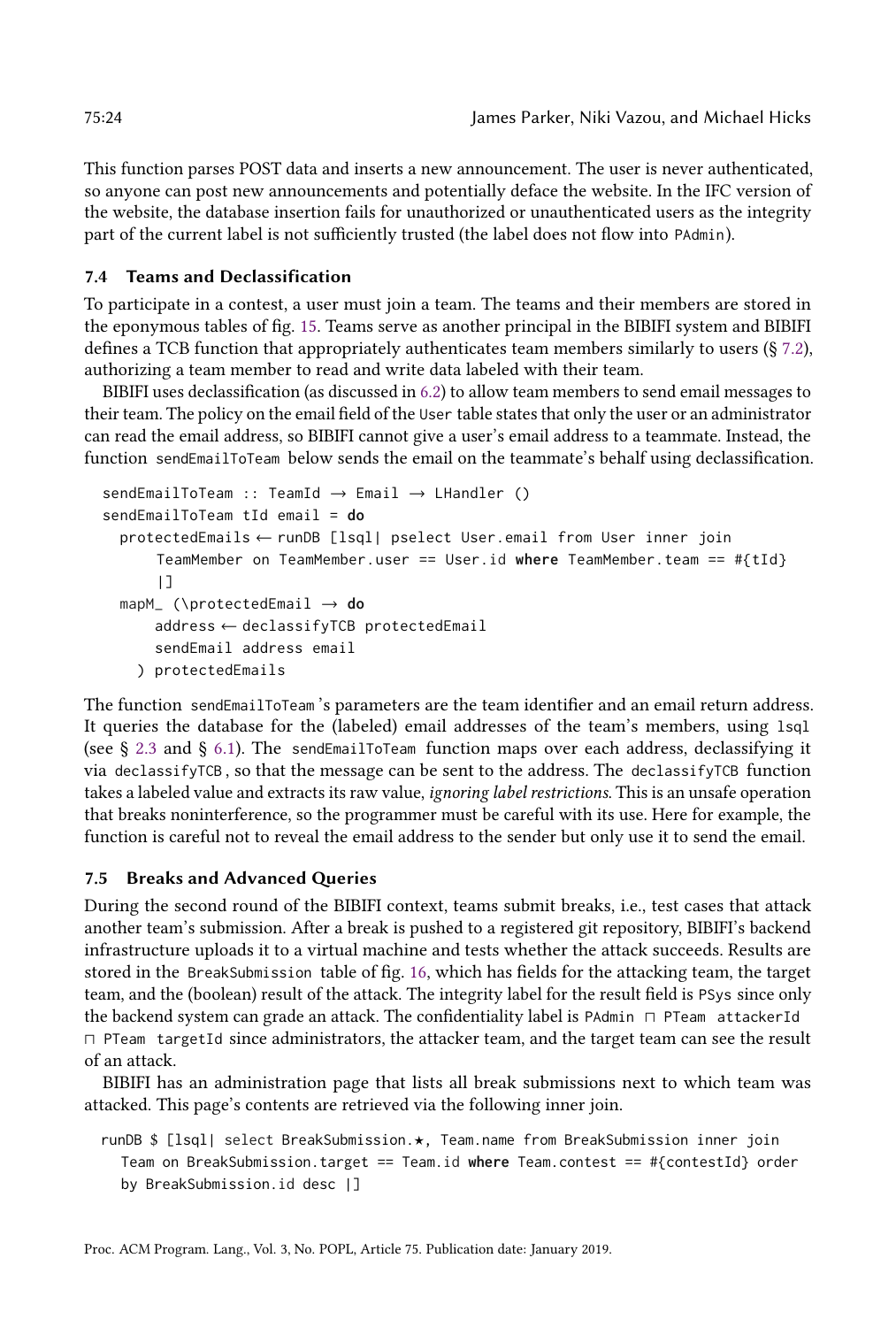```
BreakSubmission
  attacker TeamId <⊥, Const Sys>
  target TeamId <⊥, Const Sys>
  result Bool <Const Admin ⊓ Field attacker ⊓ Field target, Const Sys>
```
Fig. 16. Definition of BreakSubmission table and its policy.

<span id="page-24-2"></span>Table 1. Latency comparison between the Vanilla and **LWeb** implementations of the BIBIFI application. The mean, standard deviation, and tail latency in milliseconds over 1,000 trials are presented. In addition, the response size in kilobytes and the overhead of LWeb are shown.

| Handler              | Verb       |           | Vanilla Latencv |           |           | <b>LWeb Latency</b> | Size (kB) | Overhead |        |
|----------------------|------------|-----------|-----------------|-----------|-----------|---------------------|-----------|----------|--------|
|                      |            | Mean (ms) | $SD$ (ms)       | Tail (ms) | Mean (ms) | SD(ms)              | Tail (ms) |          |        |
| /announcements       | <b>GET</b> | 4.646     | 1.215           | 16        | 5.529     | 1.367               | 20        | 18.639   | 19.01% |
| /announcement/update | POST       | 9.810     | 2.600           | 54        | 11.395    | 3.054               | 52        | 0.706    | 16.16% |
| /profile             | <b>GET</b> | 2.116     | 0.512           |           | 2.167     | 0.550               |           | 7.595    | 2.41%  |
| /buildsubmissions    | <b>GET</b> | 6.364     | 1.251           | 17        | 7.441     | 1.706               | 22        | 14.434   | 16.92% |
| /buildsubmission     | <b>GET</b> | 28.633    | 2.772           | 52        | 30.570    | 3.477               | 75        | 9.231    | 6.76%  |
| /breaksubmissions    | <b>GET</b> | 41.758    | 7.826           | 81        | 49.218    | 11.679              | 90        | 60.044   | 17.86% |
| /breaksubmission     | <b>GET</b> | 4.070     | 0.538           |           | 4.923     | 0.509               |           | 6.116    | 20.96% |

This query performs a join over the BreakSubmission and Team tables, aligning rows where the target team equals the team's identifier. In addition, it filters rows to the specified contest identifier and orders results by the break submission identifiers.

# <span id="page-24-0"></span>8 EXPERIMENTAL EVALUATION

To evaluate LWeb we compare the BIBIFI implementation that uses LMonad with our initial BIBIFI implementation that manually checked security policies via access control. We call this initial version the vanilla implementation. Transitioning from the vanilla to the LWeb implementation reduced the trusted computing base (TCB) but imposed a modest runtime overhead.

# 8.1 Trusted Computing Base of BIBIFI

The implementation of the BIBIFI application is currently 11,529 lines of Haskell code. 80 of these lines invoke trusted functions (for authentication or declassification, see § [6.2\)](#page-20-0). LWeb's library is 3,009 lines of trusted code. The vanilla implementation is several years old, with 7,367 LOC; there is no IFC mechanism so the whole codebase is trusted. Switching from the vanilla to the LWeb implementation only added 151 LOC. The size of the TCB is now 21% of the codebase; considering only the code of the BIBIFI web application (and not LWeb too), 1% of the code is trusted.

# 8.2 Running Time Overhead

We measured the query latency, i.e., the response time (in milliseconds) of HTTP requests, for both the LWeb and the vanilla implementation. Measurements were performed over localhost and we ran 100 requests to warm up. We present the mean, standard deviation, and tail latency over 1,000 trials, as well as the response size (in kilobytes) and the overhead of LWeb over the vanilla implementation. Table [1](#page-24-2) summarizes this comparison. The server used for benchmarking runs Ubuntu 16.04 with two Intel(R) Xeon(R) E5-2630 2.60GHz CPUs and 64GB of RAM. PostgreSQL 9.5.13 is run locally as the database backend. We used ApacheBench to perform the measurements with a concurrency level of one. Here is a sample invocation of ab: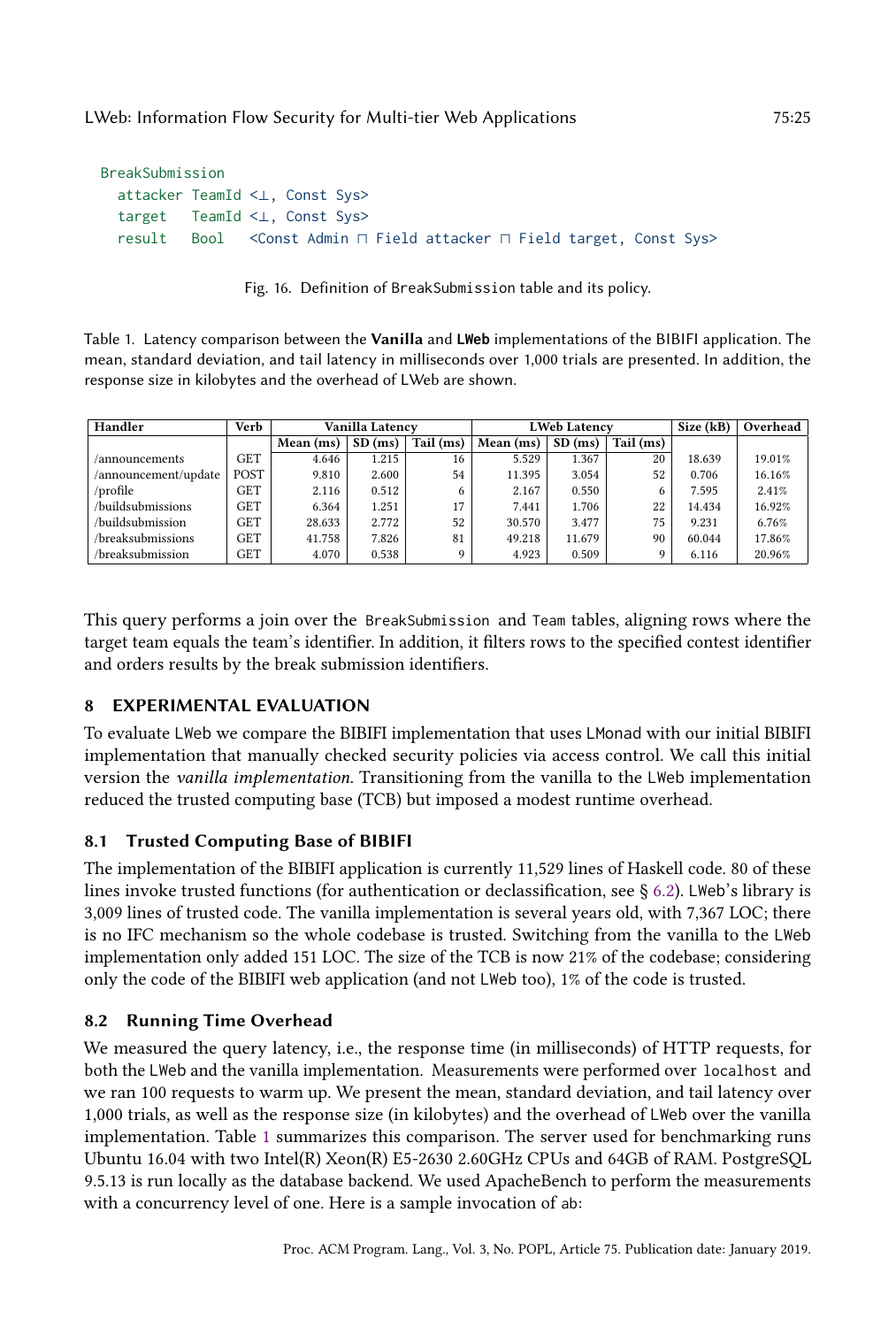#### 75:26 James Parker, Niki Vazou, and Michael Hicks

<span id="page-25-1"></span>

Fig. 17. Throughput (req/s) of the Vanilla and **LWeb** versions of the BIBIFI application.

ab -g profile\_lweb.gp -n 1000 -T "application/x-www-form-urlencoded; charset=UTF-8" -c 1 -C \_SESSION=... http://127.0.0.1:4000/profile

Most of the requests are GET requests that display contest announcements, retrieve a user's profile with personal information, get the list of a team's submissions, and view the results of a specific submission. One POST request is measured that updates the contents of an announcement. Cookies and CSRF tokens were explicitly defined so that a user was logged into the site, and the user had sufficient permissions for all of the pages.

To evaluate LWeb's impact on the throughput of web applications, we conduct similar measurements except we rerun ab with concurrency levels of 16 and 32. The rest of the experimental setup matches that of the latency benchmark, including number of requests, hardware, and handlers. Figure [17](#page-25-1) shows the number of requests per second for each version of the BIBIFI web application across the various handlers.

Most of the handlers show modest overhead between the vanilla and LWeb versions of the website. We measure LWeb's overhead to range from 2% to 21%, which comes from the IFC checks that LWeb makes for every database query and the state monad transformer that tracks the current label and clearance label. In practice, this overhead results in a few milliseconds of delay in response times. In most situations, this is a reasonable price to pay in order the reduce the size of the TCB and increase confidence that the web application properly enforces the user defined security policies.

## <span id="page-25-0"></span>9 RELATED WORK

LWeb provides end-to-end information flow control (IFC) security for webapps. Its design aims to provide highly expressive policies and queries in a way that does not compromise security, and adds little overhead to transaction processing, in both space and time. This section compares LWeb to prior work, arguing that it occupies a unique, and favorable, spot in the design space.

Information flow control. LWeb is part of a long line of work on using lattice-ordered, label-based IFC to enforce security policies in software [\[Bell and LaPadula](#page-28-19) [1973;](#page-28-19) [Denning](#page-28-10) [1976;](#page-28-10) [Sabelfeld](#page-29-1) [and Myers](#page-29-1) [2003\]](#page-29-1). Enforcement can occur either statically at compile-time, e.g., as part of type checking [\[Lourenço and Caires](#page-28-20) [2014,](#page-28-20) [2015;](#page-28-21) [Myers](#page-28-2) [1999;](#page-28-2) [Pottier and Simonet](#page-28-3) [2003\]](#page-28-3) or a static analysis [\[Arzt et al.](#page-28-4) [2014;](#page-28-4) [Hammer and Snelting](#page-28-5) [2009;](#page-28-5) [Johnson et al.](#page-28-6) [2015\]](#page-28-6), or dynamically at run-time, e.g., via source-to-source rewriting [\[Chudnov and Naumann](#page-28-9) [2015;](#page-28-9) [Hedin et al.](#page-28-22) [2016\]](#page-28-22) or library/run-time support [\[Roy et al.](#page-29-3) [2009;](#page-29-3) [Stefan et al.](#page-29-6) [2011;](#page-29-6) [Tromer and Schuster](#page-29-4) [2016\]](#page-29-4). Dynamic approaches often work by rewriting a program to insert the needed checks and/or by relying on support from the hardware, operating system, or run-time. Closely related to IFC, taint tracking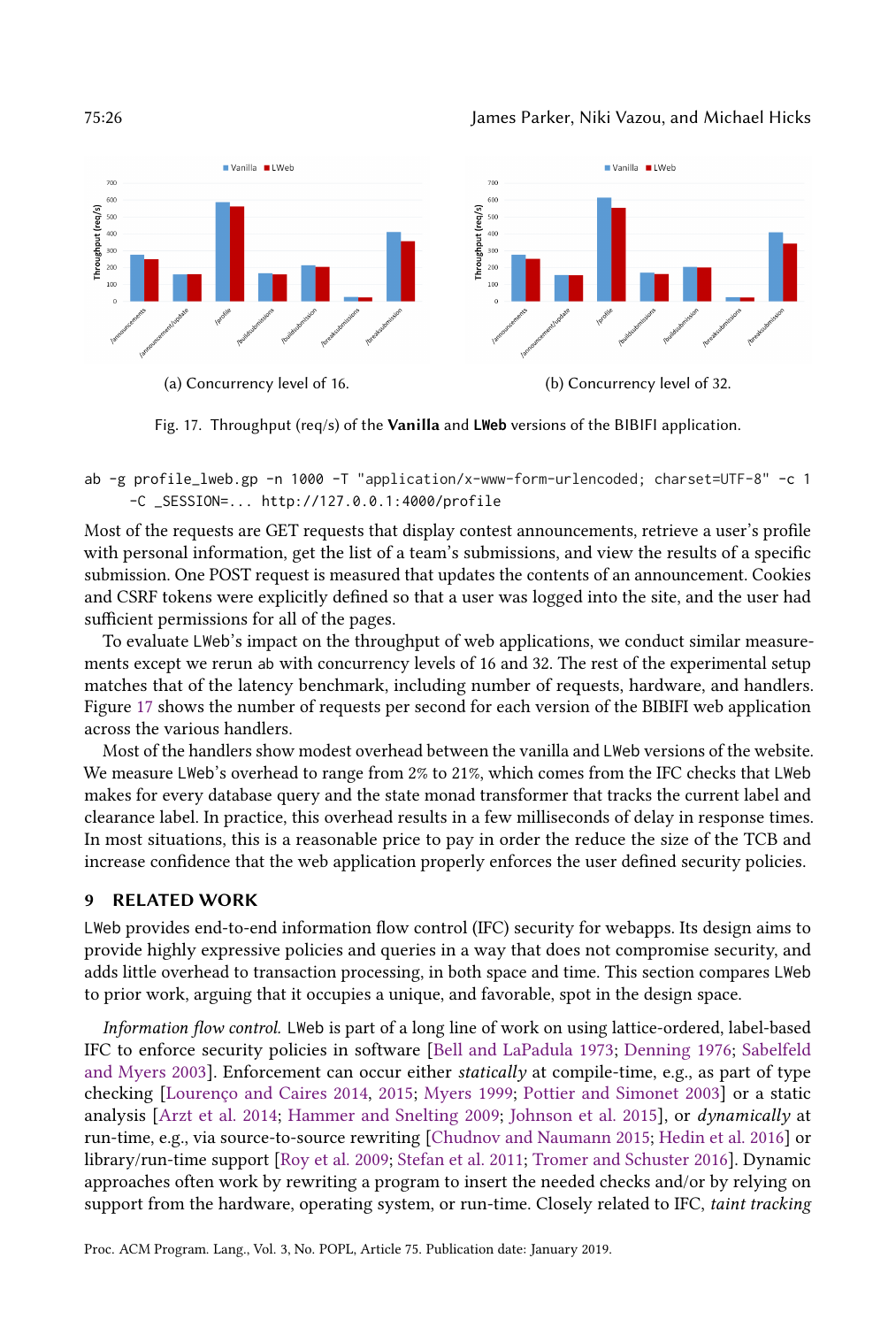controls data flows through the program, rather than overall influence (which includes effects on control flow, i.e., *implicit* flows). Taint tracking can avoid the false positives of IFC, which often overapproximates control channels, but will also miss security violations [\[King et al.](#page-28-7) [2008\]](#page-28-7).

LWeb builds on the LIO framework [\[Stefan et al.](#page-29-6) [2011\]](#page-29-6), which is a dynamic approach to enforcing IFC that takes advantage of Haskell's static types to help localize checks to I/O boundaries. LIO's current label and clearance label draw inspiration from work on Mandatory Access Control (MAC) operating systems [\[Bell and LaPadula](#page-28-19) [1973\]](#page-28-19), including Asbestos [\[Efstathopoulos et al.](#page-28-23) [2005\]](#page-28-23), HiStar [\[Zeldovich et al.](#page-29-19) [2006\]](#page-29-19), and Flume [\[Krohn et al.](#page-28-24) [2007\]](#page-28-24). The baseline LIO approach has been extended in several interesting ways [\[Buiras et al.](#page-28-25) [2017,](#page-28-25) [2015;](#page-28-26) [Russo](#page-29-20) [2015;](#page-29-20) [Waye et al.](#page-29-21) [2017\]](#page-29-21), including to other languages [\[Heule et al.](#page-28-27) [2015\]](#page-28-27).

The proof of security in the original LIO (without use of a database) has been partially mechanized in Coq [\[Stefan et al.](#page-29-17) [2017\]](#page-29-17), while the derivative MAC library [\[Russo](#page-29-20) [2015\]](#page-29-20) has been mechanized in Agda [\[Vassena and Russo](#page-29-22) [2016\]](#page-29-22). The MAC mechanization considers concurrency, which ours does not. Ours is the first mechanization to use an SMT-based verifier (Liquid Haskell).

IFC for database-using web applications. Several prior works apply IFC to web applications. FlowWatcher [\[Muthukumaran et al.](#page-28-28) [2015\]](#page-28-28) enforces information flow policies within a web proxy, which provides the benefit that applications need not be retrofitted, but limits the granularity of policies it can enforce.

SeLINQ [\[Schoepe et al.](#page-29-2) [2014\]](#page-29-2) is a static IFC system for F# programs that access a database via language-integrated queries (LINQ). SIF [\[Chong et al.](#page-28-1) [2007b\]](#page-28-1) uses Jif [\[Myers](#page-28-2) [1999\]](#page-28-2) to enforce static IFC-based protection for web servlets, while Swift [\[Chong et al.](#page-28-0) [2007a\]](#page-28-0) also allows client-side (Javascript) code. Unlike LWeb, these systems permit only statically determined database policies, not ones with dynamic labels (e.g., stored in the database). The latter two lack language support for database manipulation, though a back-end database can be made accessible by wrapping it with a Jif signature (which we imagine would require an SeLINQ-style static policy).

UrFlow [\[Chlipala](#page-28-15) [2010\]](#page-28-15) performs static analysis to prove that information flow policies are properly enforced. These policies are expressed as SQL queries over protected data and known information. Static analysis-based proofs about queries and flows impose no run-time overhead. But static analysis can be overapproximate, rejecting correct programs. Dynamic enforcement schemes do not have this issue, and LWeb's LIO-based approach imposes little run-time overhead.

SELinks [\[Corcoran et al.](#page-28-14) [2009\]](#page-28-14) enforces security policies for web applications, including ones resembling the field-dependent policies we have in LWeb. To improve performance, security policy checks were offloaded to the database as stored procedures; LWeb could benefit from a similar optimization. SELinks was originally based on a formalism called Fable [\[Swamy et al.](#page-29-23) [2008\]](#page-29-23) in which one could encode IFC policies, but this encoding was too onerous for practical use, and not present in SELinks, which was limited to access control policies. Qapla [\[Mehta et al.](#page-28-29) [2017\]](#page-28-29) also supports rich policies, but like SELinks these focus on access control, and so may fail to plug leaks of protected data via other server state.

Jacqueline [\[Yang et al.](#page-29-5) [2016\]](#page-29-5) uses faceted information flow control [\[Austin and Flanagan](#page-28-8) [2012\]](#page-28-8) to implement policy-agnostic security [\[Austin et al.](#page-28-30) [2013;](#page-28-30) [Yang et al.](#page-29-24) [2012\]](#page-29-24) in web applications. Like LWeb, they have formalized and proved a noninterference property (but not mechanized it). Unlike LWeb that enforces IFC using the underlying LIO monad, Jacqueline at runtime explicitly keeps track of the secret and public views of sensitive values. While expressive, this approach can be expensive in both space and time: results of computations on sensitive values have up to <sup>1</sup>.75<sup>×</sup> slower running times, and require more memory. Latencies for Django and Jacqueline are around 160ms for typical requests to their benchmark application.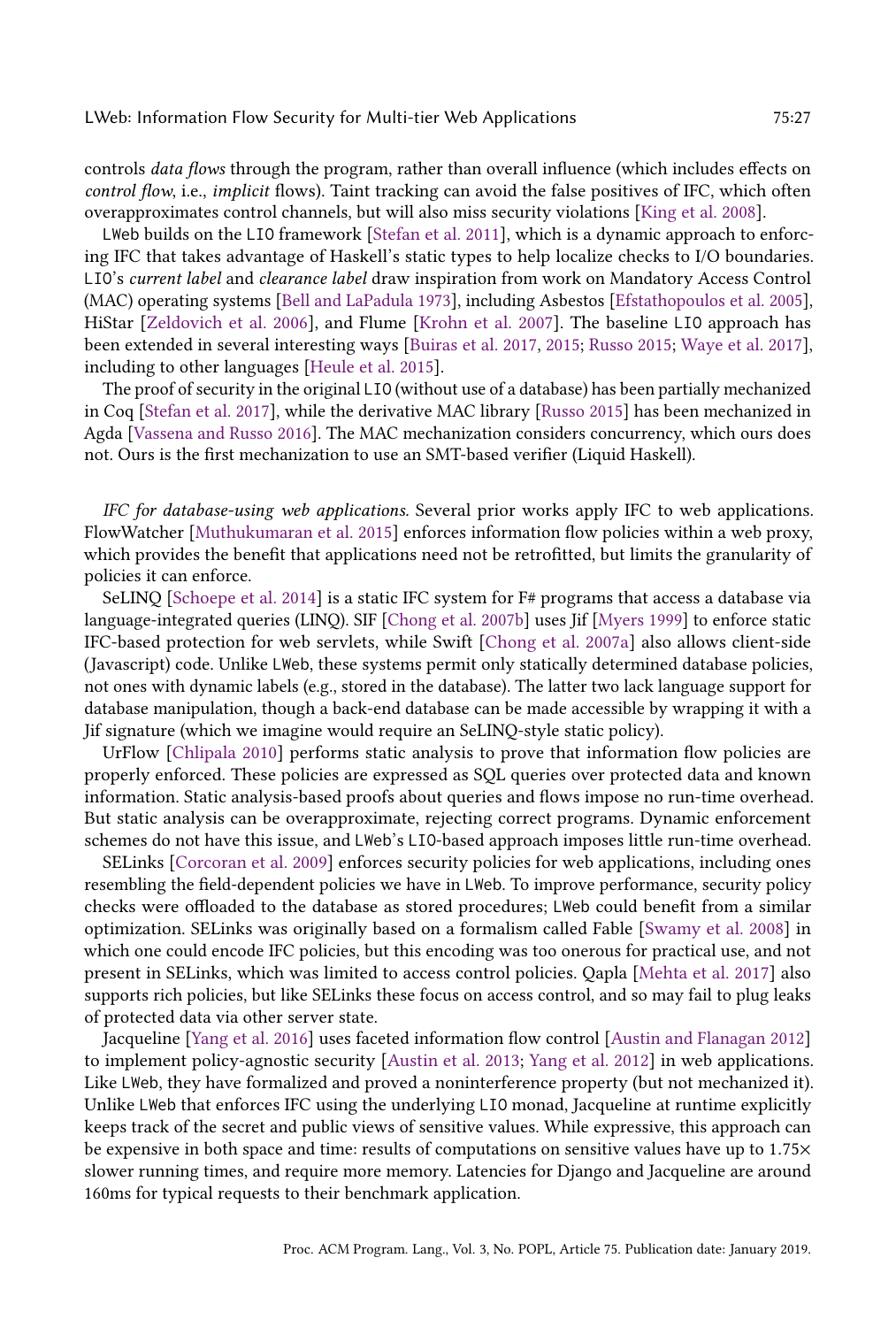The system most closely related to LWeb is Hails [\[Giffin et al.](#page-28-12) [2017,](#page-28-12) [2012\]](#page-28-13), which aims to enforce information flow-oriented policies in web applications. Hails is also based on LIO, and is particularly interested in confining third-party extensions (written in Safe Haskell [\[Terei et al.](#page-29-25) [2012\]](#page-29-25)). In Hails, individual record fields can have policies determined by other data in the database, as determined by a general Haskell function provided by the programmer. Thus, Hails policies can encode LWeb policies, and more; e.g., data in one table can be used to determine labels for data in another table. Evaluating the policy function during query processing is potentially expensive. That said, according to their benchmarks, the throughput of database writes of Hails is  $2\times$  faster than Ruby Sinatra, comparable to Apache PHP, and 6× slow than Java Jetty. They did not measure Hails' overhead, e.g., by measuring the performance difference with and without policy checks.

There are several important differences between LWeb and Hails. First, LWeb builds on top of a mature, popular web framework (Yesod). Extracting LIO into LMonad makes it easy for LWeb to evolve as Yesod evolves. As such, LWeb can benefit from Yesod's optimized code, bugfixes, etc. Second, LWeb's lsql query language is highly expressive, whereas (as far as we can tell) Hails uses a simpler query language targeting MongoDB where predicates can only depend on the document key. Third, there is no formal argument (and little informal argument) that Hails' policy checks ensure a high-level security property. The ability to run arbitrary code to determine policies seems potentially risky (e.g., if there are mutually interacting policy functions), and there seems to be nothing like our database invariants that are needed for noninterference. Our mechanized formalization proved important: value-oriented policies (where one field's label depends on another field) were tricky to get right (per § [5\)](#page-17-0).

Finally, IFDB [\[Schultz and Liskov](#page-29-11) [2013\]](#page-29-11) defines an approach to integrating information flow tracking in an application and a database. Like Hails and LWeb, the application tracks a current "contamination level," like LIO's current label, that reflects data it has read. In IFDB, one can specify per-row policies using secrecy and integrity labels, but not policies per field. Labels are stored as separate, per-row metadata, implemented by changing the back-end DBMS. Declassification is permitted within trusted code blocks. Performance overhead for HTTP request latencies was similar to LWeb, at about 24%. Compared to IFDB, LWeb does not require any PSQL/database modifications; can support per-field, updatable labels; and can treat existing fields as labels, rather than requiring the establishment of a separate (often redundant) field just for the label. IFDB also lacks a clear argument for security, and has no formalization. Once again, we found such a formalization particularly useful for revealing bugs.

## 10 CONCLUSION

We presented LWeb, a information-flow security enforcement mechanism for Haskell web applications. LWeb combines Yesod with LMonad, a generalization of the LIO library. LWeb performs label-based policy checks and protects database values with dynamic labels, which can depend on the values stored in the database. We formalized LWeb (as  $\lambda_{LWeb}$ ) and used Liquid Haskell to prove termination-insensitive noninterference. Our proof uncovered two noninterference violations in the implementation. We used LWeb to build the web site of the Build it, Break it, Fix it security-oriented programming contest, and found it could support rich policies and queries. Compared to manually checking security policies, LWeb impose a modest runtime overhead between 2% to 21% but reduces the trusted code base to 1% of the application code, and 21% overall (when counting LWeb too).

#### ACKNOWLEDGMENTS

We would like to thank Alejandro Russo and the anonymous reviewers for helpful comments on a draft of this paper. This work was supported in part by the National Science Foundation under grant CNS-1801545 and by DARPA under contract FA8750-16-C-0022.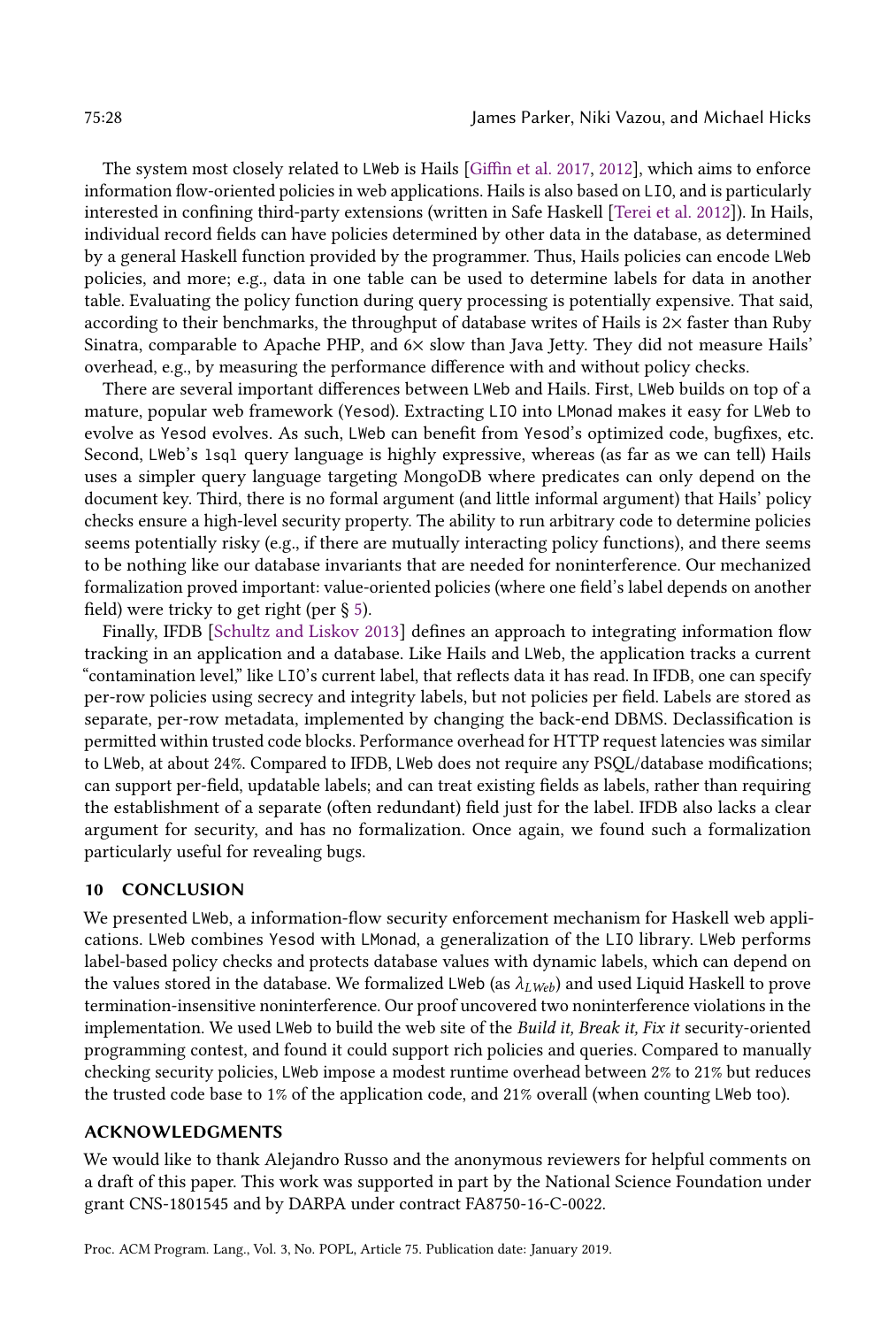#### REFERENCES

- <span id="page-28-4"></span>Steven Arzt, Siegfried Rasthofer, Christian Fritz, Eric Bodden, Alexandre Bartel, Jacques Klein, Yves Le Traon, Damien Octeau, and Patrick McDaniel. 2014. FlowDroid: Precise Context, Flow, Field, Object-sensitive and Lifecycle-aware Taint Analysis for Android Apps. In PLDI.
- <span id="page-28-8"></span>Thomas H. Austin and Cormac Flanagan. 2012. Multiple Facets for Dynamic Information Flow. In POPL.
- <span id="page-28-30"></span>Thomas H. Austin, Jean Yang, Cormac Flanagan, and Armando Solar-Lezama. 2013. Faceted execution of policy-agnostic programs. In PLAS.
- <span id="page-28-19"></span>D. Elliott Bell and Leonard J. LaPadula. 1973. Secure Computer Systems: Mathematical Foundations. MITRE Technical Report 2547 1 (1973).
- <span id="page-28-25"></span>Pablo Buiras, Joachim Breitner, and Alejandro Russo. 2017. Securing concurrent lazy programs against information leakage. In CSF.
- <span id="page-28-26"></span>Pablo Buiras, Dimitrios Vytiniotis, and Alejandro Russo. 2015. HLIO: Mixing Static and Dynamic Typing for Information-flow Control in Haskell. In ICFP.
- <span id="page-28-15"></span>Adam Chlipala. 2010. Static Checking of Dynamically-varying Security Policies in Database-backed Applications. In OSDI.
- <span id="page-28-0"></span>Stephen Chong, Jed Liu, Andrew C. Myers, Xin Qi, K. Vikram, Lantian Zheng, and Xin Zheng. 2007a. Secure Web Applications via Automatic Partitioning. In SOSP.
- <span id="page-28-1"></span>Stephen Chong, K. Vikram, and Andrew C. Myers. 2007b. SIF: Enforcing Confidentiality and Integrity in Web Applications. In USENIX Security Symposium.
- <span id="page-28-9"></span>Andrey Chudnov and David A. Naumann. 2015. Inlined Information Flow Monitoring for JavaScript. In CCS.
- <span id="page-28-14"></span>Brian J. Corcoran, Nikhil Swamy, and Michael Hicks. 2009. Cross-tier, Label-based Security Enforcement for Web Applications. In SIGMOD.
- <span id="page-28-10"></span>Dorothy E. Denning. 1976. A Lattice Model of Secure Information Flow. Commun. ACM 19, 5 (1976).
- <span id="page-28-23"></span>Petros Efstathopoulos, Maxwell Krohn, Steve VanDeBogart, Cliff Frey, David Ziegler, Eddie Kohler, David Mazières, Frans Kaashoek, and Robert Morris. 2005. Labels and Event Processes in the Asbestos Operating System. In SOSP.
- <span id="page-28-11"></span>Esqueleto 2018. Esqueleto: Type-safe EDSL for SQL queries on persistent backends. [https://github.com/bitemyapp/esqueleto/](https://github.com/bitemyapp/esqueleto/blob/master/docs/blog_post_2012_08_06) [blob/master/docs/blog\\_post\\_2012\\_08\\_06.](https://github.com/bitemyapp/esqueleto/blob/master/docs/blog_post_2012_08_06)
- <span id="page-28-12"></span>Daniel Giffin, Amit Levy, Deian Stefan, David Terei, David Mazieres, John Mitchell, and Alejandro Russo. 2017. Hails: Protecting data privacy in untrusted web applications. Journal of Computer Security 25, 4 (2017).
- <span id="page-28-13"></span>Daniel B. Giffin, Amit Levy, Deian Stefan, David Terei, David Mazières, John C. Mitchell, and Alejandro Russo. 2012. Hails: Protecting Data Privacy in Untrusted Web Applications. In OSDI.
- <span id="page-28-16"></span>Joseph A. Goguen and JosÃľ Meseguer. 1982. Security Policies and Security Models. In S&P.
- <span id="page-28-5"></span>Christian Hammer and Gregor Snelting. 2009. Flow-sensitive, Context-sensitive, and Object-sensitive Information Flow Control Based on Program Dependence Graphs. International Journal of Information Security 8, 6 (2009).
- <span id="page-28-22"></span>Daniel Hedin, Luciano Bello, and Andrei Sabelfeld. 2016. Information-flow security for JavaScript and its APIs. Journal of Computer Security 24, 2 (2016).
- <span id="page-28-27"></span>Stefan Heule, Deian Stefan, Edward Z. Yang, John C. Mitchell, and Alejandro Russo. 2015. IFC Inside: Retrofitting Languages with Dynamic Information Flow Control. In POST.
- <span id="page-28-6"></span>Andrew Johnson, Lucas Waye, Scott Moore, and Stephen Chong. 2015. Exploring and Enforcing Security Guarantees via Program Dependence Graphs. In PLDI.
- <span id="page-28-7"></span>Dave King, Boniface Hicks, Michael Hicks, and Trent Jaeger. 2008. Implicit Flows: Can't live with 'em, can't live without 'em. In International Conference on Information Systems Security (ICISS) (Lecture Notes in Computer Science), R. Sekar and Arun K. Pujari (Eds.), Vol. 5352.
- <span id="page-28-24"></span>Maxwell Krohn, Alexander Yip, Micah Brodsky, Natan Cliffer, M. Frans Kaashoek, Eddie Kohler, and Robert Morris. 2007. Information Flow Control for Standard OS Abstractions. In SOSP.
- <span id="page-28-18"></span>K. Rustan M. Leino. 2010. Dafny: An Automatic Program Verifier for Functional Correctness. In LPAR.
- <span id="page-28-17"></span>Peng Li and Steve Zdancewic. 2010. Arrows for Secure Information Flow. Theoretical Computer Science 411, 19 (2010).
- <span id="page-28-20"></span>Luísa Lourenço and Luís Caires. 2014. Information Flow Analysis for Valued-Indexed Data Security Compartments. In International Symposium on Trustworthy Global Computing - Volume 8358.
- <span id="page-28-21"></span>Luísa Lourenço and Luís Caires. 2015. Dependent Information Flow Types. In POPL.
- <span id="page-28-29"></span>Aastha Mehta, Eslam Elnikety, Katura Harvey, Deepak Garg, and Peter Druschel. 2017. Qapla: Policy compliance for database-backed systems. In USENIX Security Symposium.
- <span id="page-28-28"></span>Divya Muthukumaran, Dan O'Keeffe, Christian Priebe, David Eyers, Brian Shand, and Peter Pietzuch. 2015. FlowWatcher: Defending Against Data Disclosure Vulnerabilities in Web Applications. In CCS.
- <span id="page-28-2"></span>Andrew C. Myers. 1999. JFlow: Practical Mostly-static Information Flow Control. In POPL.
- <span id="page-28-3"></span>François Pottier and Vincent Simonet. 2003. Information Flow Inference for ML. ACM Trans. Program. Lang. Syst. 25, 1 (2003).